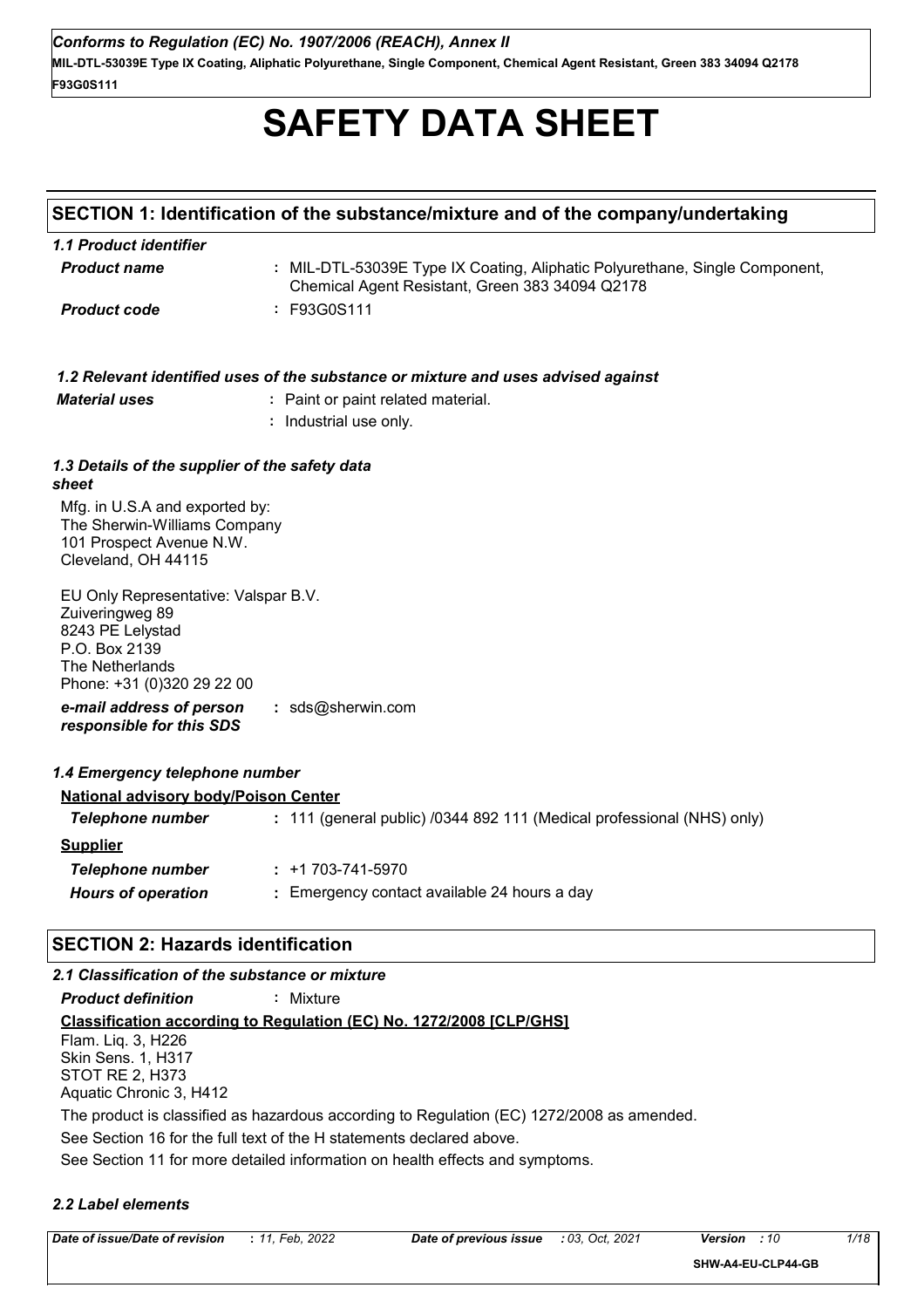**MIL-DTL-53039E Type IX Coating, Aliphatic Polyurethane, Single Component, Chemical Agent Resistant, Green 383 34094 Q2178 F93G0S111**

| <b>SECTION 2: Hazards identification</b> |  |
|------------------------------------------|--|
|------------------------------------------|--|

| <b>Hazard pictograms</b>              |                                                                                                                                                                                                                                                                                          |
|---------------------------------------|------------------------------------------------------------------------------------------------------------------------------------------------------------------------------------------------------------------------------------------------------------------------------------------|
| <b>Signal word</b>                    | Warning                                                                                                                                                                                                                                                                                  |
| <b>Hazard statements</b>              | : Flammable liquid and vapor.<br>May cause an allergic skin reaction.<br>May cause damage to organs through prolonged or repeated exposure.<br>Harmful to aquatic life with long lasting effects.                                                                                        |
| <b>Precautionary statements</b>       |                                                                                                                                                                                                                                                                                          |
| <b>Prevention</b>                     | : Wear protective gloves. Keep away from heat, hot surfaces, sparks, open flames<br>and other ignition sources. No smoking. Avoid release to the environment. Do not<br>breathe vapor.                                                                                                   |
| <b>Response</b>                       | : Get medical advice or attention if you feel unwell. Take off contaminated clothing<br>and wash it before reuse.                                                                                                                                                                        |
| <b>Storage</b>                        | : Not applicable.                                                                                                                                                                                                                                                                        |
| <b>Disposal</b>                       | : Not applicable.                                                                                                                                                                                                                                                                        |
| <b>Hazardous ingredients</b>          | Hexamethylene Diisocyanate Polymer<br>Mineral Spirits 140-Flash<br>Bis(pentamethyl-4-piperidyl)sebacate<br>1-[2-(Dimethylamino)ethyl]-4-methylpiperazine<br><b>Unsaturated Fatty Acids</b><br>Methyl pentamethylpiperidyl sebacate<br>Isophorone Diisocyanate (max.)<br>Maleic Anhydride |
| <b>Supplemental label</b><br>elements | : Contains isocyanates. May produce an allergic reaction. FOR INDUSTRIAL USE<br><b>ONLY</b>                                                                                                                                                                                              |

## **Special packaging requirements**

Not applicable.

*2.3 Other hazards*

This mixture does not contain any substances that are assessed to be a PBT or a vPvB.

*Other hazards which do* **:** *not result in classification* : None known.

# **SECTION 3: Composition/information on ingredients**

### *3.2 Mixture* **:**

| <b>Product/ingredient</b><br>name                | <b>Identifiers</b>                                                                      | %              | <b>Regulation (EC) No. 1272/2008 [CLP]</b>                                          | <b>Type</b>    |
|--------------------------------------------------|-----------------------------------------------------------------------------------------|----------------|-------------------------------------------------------------------------------------|----------------|
| Methyl Isoamyl Ketone                            | REACH #:<br>01-2119472300-51<br>$EC: 203-737-8$<br>CAS: 110-12-3<br>Index: 606-026-00-4 | $≥25 - ≤32$    | Flam. Liq. 3, H226<br>Acute Tox. 4, H332                                            | $[1]$ $[2]$    |
| Hexamethylene<br>Diisocyanate Polymer            | REACH #:<br>l01-2119485796-17<br>$EC: 500-060-2$<br>CAS: 28182-81-2                     | $≥10 - ≤18$    | Acute Tox. 4, H332<br><b>Skin Sens. 1, H317</b><br><b>STOT SE 3, H335</b>           | [1] [2]        |
| Polyester<br><b>Mineral Spirits</b><br>140-Flash | CAS: 54797-78-3<br>CAS: 64742-88-7<br>Index: 649-405-00-X                               | ≤3<br>$\leq$ 3 | Eye Irrit. 2, H319<br>Flam. Liq. 3, H226<br>STOT RE 1, H372 (central nervous system | $[1]$<br>$[1]$ |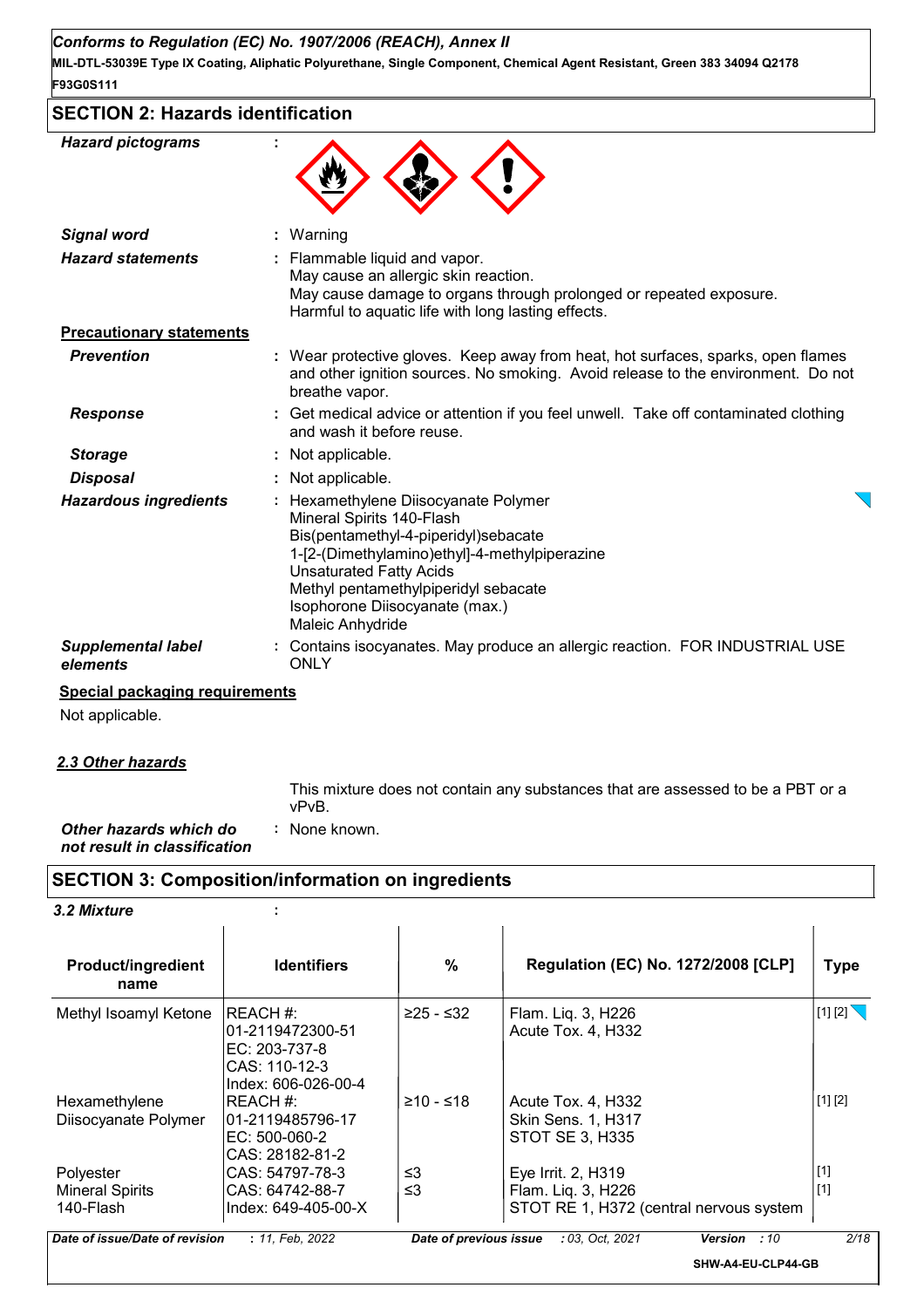| Conforms to Regulation (EC) No. 1907/2006 (REACH), Annex II                                                               |
|---------------------------------------------------------------------------------------------------------------------------|
| MIL-DTL-53039E Type IX Coating, Aliphatic Polyurethane, Single Component, Chemical Agent Resistant, Green 383 34094 Q2178 |
| F93G0S111                                                                                                                 |

# **SECTION 3: Composition/information on ingredients**

|                          |                     |          | (CNS)                                     |         |
|--------------------------|---------------------|----------|-------------------------------------------|---------|
|                          |                     |          |                                           |         |
|                          |                     |          | Asp. Tox. 1, H304                         |         |
|                          |                     |          | Aquatic Chronic 2, H411                   |         |
|                          |                     |          | <b>EUH066</b>                             |         |
| n-Butyl Acetate          | REACH #:            | $\leq$ 3 | Flam. Liq. 3, H226                        | [1] [2] |
|                          | 01-2119485493-29    |          | <b>STOT SE 3, H336</b>                    |         |
|                          | EC: 204-658-1       |          | <b>EUH066</b>                             |         |
|                          | CAS: 123-86-4       |          |                                           |         |
|                          |                     |          |                                           |         |
|                          | Index: 607-025-00-1 |          |                                           |         |
| Solvent naphtha          | REACH#:             | $\leq 1$ | Flam. Liq. 3, H226                        | $[1]$   |
| (petroleum), light arom. | 01-2119455851-35    |          | <b>STOT SE 3, H335</b>                    |         |
|                          | CAS: 64742-95-6     |          | <b>STOT SE 3, H336</b>                    |         |
|                          | Index: 649-356-00-4 |          | Asp. Tox. 1, H304                         |         |
|                          |                     |          | Aquatic Chronic 2, H411                   |         |
|                          |                     |          | <b>EUH066</b>                             |         |
| Bis(pentamethyl-         | EC: 255-437-1       | <1       | Skin Sens. 1, H317                        | $[1]$   |
| 4-piperidyl)sebacate     | CAS: 41556-26-7     |          | Repr. 2, H361f                            |         |
|                          |                     |          | Aquatic Acute 1, H400 (M=1)               |         |
|                          |                     |          | Aquatic Chronic 1, H410 (M=1)             |         |
| 1-[2-(Dimethylamino)     | EC: 203-183-7       | $≤0.3$   | Acute Tox. 4, H302                        | $[1]$   |
|                          | CAS: 104-19-8       |          |                                           |         |
| ethyl]                   |                     |          | Acute Tox. 3, H311                        |         |
| -4-methylpiperazine      |                     |          | Skin Corr. 1B, H314                       |         |
|                          |                     |          | Eye Dam. 1, H318                          |         |
|                          |                     |          | Skin Sens. 1, H317                        |         |
|                          |                     |          | Aquatic Chronic 3, H412                   |         |
| <b>Unsaturated Fatty</b> | REACH #:            | $≤0.3$   | Skin Irrit. 2, H315                       | $[1]$   |
| Acids                    | 01-2119976378-19    |          | Skin Sens. 1, H317                        |         |
|                          | EC: 288-306-2       |          |                                           |         |
|                          | CAS: 85711-46-2     |          |                                           |         |
| Methyl                   | EC: 280-060-4       | ≤ $0.3$  | Skin Sens. 1, H317                        | $[1]$   |
| pentamethylpiperidyl     | CAS: 82919-37-7     |          | Repr. 2, H361f                            |         |
| sebacate                 |                     |          | Aquatic Acute 1, H400 (M=1)               |         |
|                          |                     |          | Aquatic Chronic 1, H410 (M=1)             |         |
|                          | REACH #:            | < 0.1    | Acute Tox. 2, H330                        | [1] [2] |
| Isophorone               |                     |          |                                           |         |
| Diisocyanate (max.)      | 01-2119490408-31    |          | Skin Irrit. 2, H315                       |         |
|                          | EC: 223-861-6       |          | Eye Irrit. 2, H319                        |         |
|                          | CAS: 4098-71-9      |          | Resp. Sens. 1, H334                       |         |
|                          | Index: 615-008-00-5 |          | Skin Sens. 1, H317                        |         |
|                          |                     |          | <b>STOT SE 3, H335</b>                    |         |
|                          |                     |          | Aquatic Chronic 2, H411                   |         |
| Maleic Anhydride         | REACH #:            | ≤0.1     | Acute Tox. 4, H302                        | [1] [2] |
|                          | 01-2119472428-31    |          | Skin Corr. 1B, H314                       |         |
|                          | EC: 203-571-6       |          | Eye Dam. 1, H318                          |         |
|                          | CAS: 108-31-6       |          | Resp. Sens. 1, H334                       |         |
|                          | Index: 607-096-00-9 |          | Skin Sens. 1A, H317                       |         |
|                          |                     |          | STOT RE 1, H372 (respiratory system)      |         |
|                          |                     |          | (inhalation)                              |         |
|                          |                     |          | <b>EUH071</b>                             |         |
|                          |                     |          |                                           |         |
|                          |                     |          | See Section 16 for the full text of the H |         |
|                          |                     |          | statements declared above.                |         |
|                          |                     |          |                                           |         |

There are no additional ingredients present which, within the current knowledge of the supplier and in the concentrations applicable, are classified as hazardous to health or the environment, are PBTs or vPvBs or have been assigned a workplace exposure limit and hence require reporting in this section.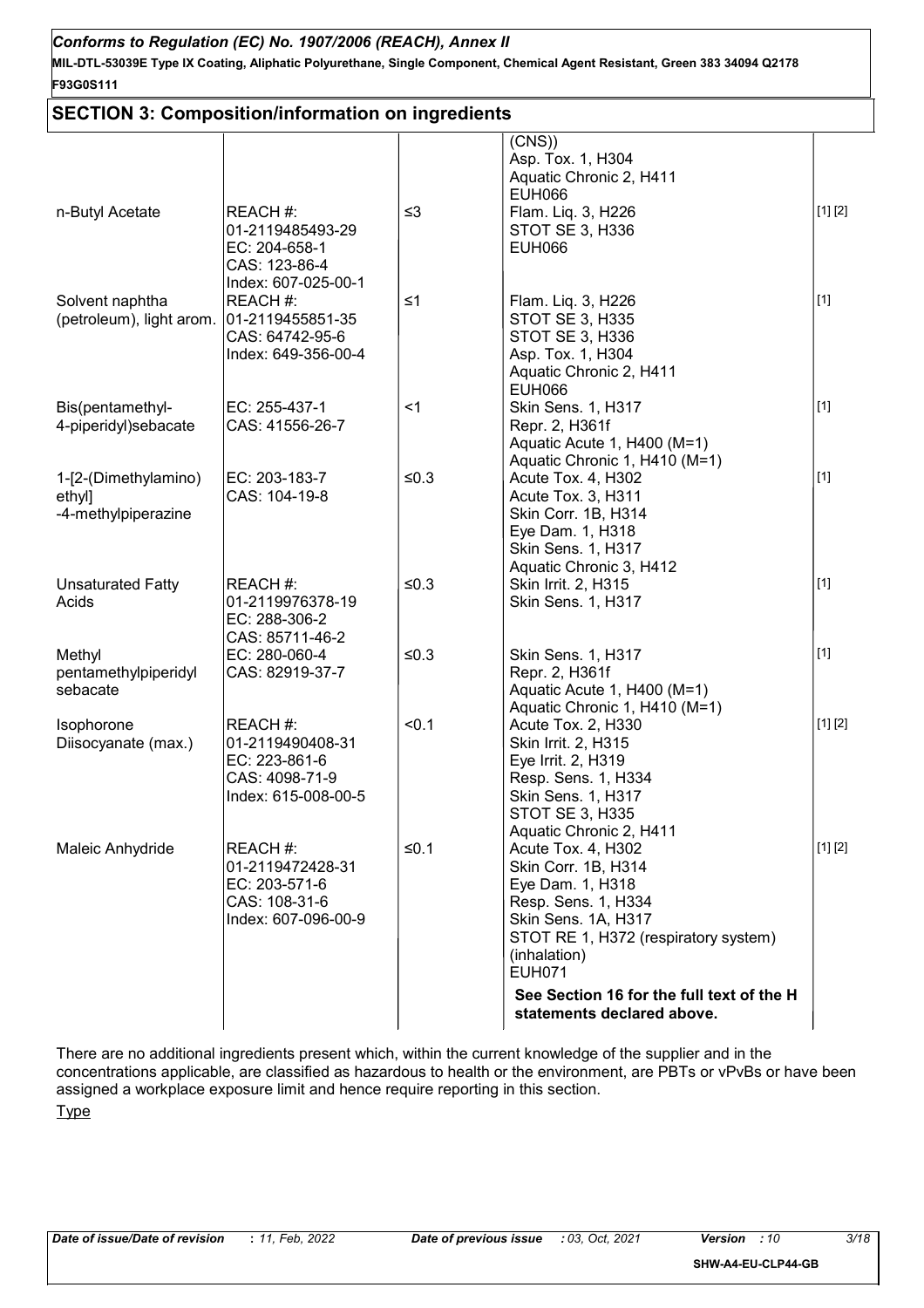**MIL-DTL-53039E Type IX Coating, Aliphatic Polyurethane, Single Component, Chemical Agent Resistant, Green 383 34094 Q2178 F93G0S111**

# **SECTION 3: Composition/information on ingredients**

[1] Substance classified with a health or environmental hazard

[2] Substance with a workplace exposure limit

[3] Substance meets the criteria for PBT according to Regulation (EC) No. 1907/2006, Annex XIII

[4] Substance meets the criteria for vPvB according to Regulation (EC) No. 1907/2006, Annex XIII

[5] Substance of equivalent concern

[6] Additional disclosure due to company policy

Occupational exposure limits, if available, are listed in Section 8.

# **SECTION 4: First aid measures**

#### *4.1 Description of first aid measures*

| <b>General</b>                    | : In all cases of doubt, or when symptoms persist, seek medical attention. Never give<br>anything by mouth to an unconscious person. If unconscious, place in recovery<br>position and seek medical advice.                                                              |
|-----------------------------------|--------------------------------------------------------------------------------------------------------------------------------------------------------------------------------------------------------------------------------------------------------------------------|
| <b>Eye contact</b>                | : Remove contact lenses, irrigate copiously with clean, fresh water, holding the<br>eyelids apart for at least 10 minutes and seek immediate medical advice.                                                                                                             |
| <b>Inhalation</b>                 | : Remove to fresh air. Keep person warm and at rest. If not breathing, if breathing is<br>irregular or if respiratory arrest occurs, provide artificial respiration or oxygen by<br>trained personnel.                                                                   |
| <b>Skin contact</b>               | : Remove contaminated clothing and shoes. Wash skin thoroughly with soap and<br>water or use recognized skin cleanser. Do NOT use solvents or thinners.                                                                                                                  |
| Ingestion                         | : If swallowed, seek medical advice immediately and show this container or label.<br>Keep person warm and at rest. Do NOT induce vomiting.                                                                                                                               |
| <b>Protection of first-aiders</b> | : No action shall be taken involving any personal risk or without suitable training. It<br>may be dangerous to the person providing aid to give mouth-to-mouth resuscitation.<br>Wash contaminated clothing thoroughly with water before removing it, or wear<br>gloves. |

#### *4.2 Most important symptoms and effects, both acute and delayed*

There are no data available on the mixture itself. Procedure used to derive the classification according to Regulation (EC) No. 1272/2008 [CLP/GHS]. See Sections 2 and 3 for details.

Exposure to component solvent vapor concentrations in excess of the stated occupational exposure limit may result in adverse health effects such as mucous membrane and respiratory system irritation and adverse effects on the kidneys, liver and central nervous system. Symptoms and signs include headache, dizziness, fatigue, muscular weakness, drowsiness and, in extreme cases, loss of consciousness. Solvents may cause some of the above effects by absorption through the skin.

If splashed in the eyes, the liquid may cause irritation and reversible damage.

Repeated or prolonged contact with the mixture may cause removal of natural fat from the skin, resulting in nonallergic contact dermatitis and absorption through the skin. This takes into account, where known, delayed and immediate effects and also chronic effects of components from short-term and long-term exposure by oral, inhalation and dermal routes of exposure and eye contact.

Based on the properties of the isocyanate components and considering toxicological data on similar mixtures, this mixture may cause acute irritation and/or sensitization of the respiratory system, leading to an asthmatic condition, wheezing and tightness of the chest. Sensitized persons may subsequently show asthmatic symptoms when exposed to atmospheric concentrations well below the OEL. Repeated exposure may lead to permanent respiratory disability. Repeated or prolonged contact with irritants may cause dermatitis.

Contains Hexamethylene diisocyanate, oligomers, bis(1,2,2,6,6-pentamethyl-4-piperidyl) sebacate, methyl 1,2,2,6,6-pentamethyl-4-piperidyl sebacate. May produce an allergic reaction.

#### *4.3 Indication of any immediate medical attention and special treatment needed*

| <b>Notes to physician</b>  | : In case of inhalation of decomposition products in a fire, symptoms may be delayed.<br>The exposed person may need to be kept under medical surveillance for 48 hours. |
|----------------------------|--------------------------------------------------------------------------------------------------------------------------------------------------------------------------|
| <b>Specific treatments</b> | : No specific treatment.                                                                                                                                                 |

See toxicological information (Section 11)

| Date of issue/Date of revision | 2022<br>Feb. | Date of previous issue | Oct. 2021<br>: 03. | Version<br>: 10 | 4/18 |
|--------------------------------|--------------|------------------------|--------------------|-----------------|------|
|                                |              |                        |                    |                 |      |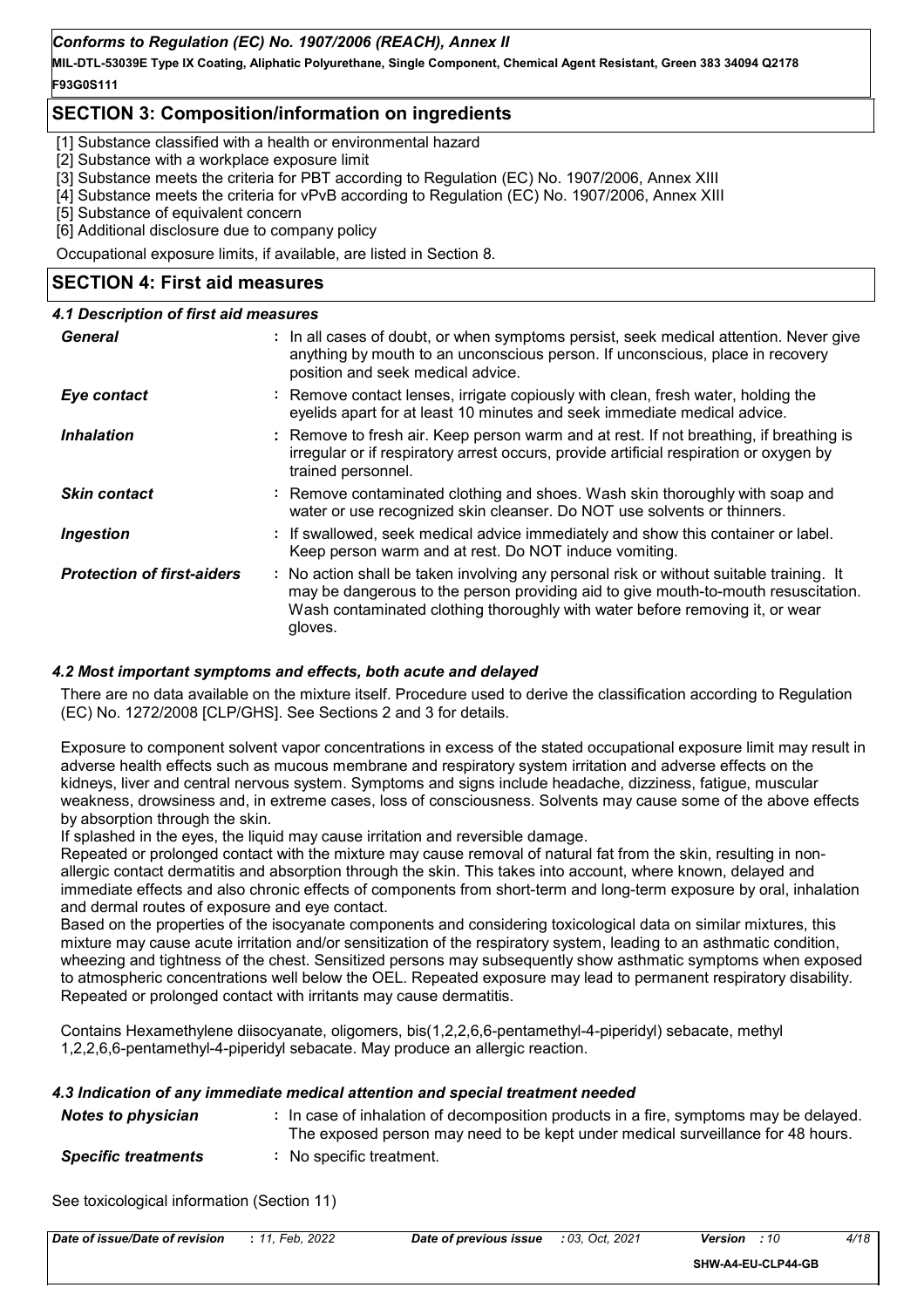**MIL-DTL-53039E Type IX Coating, Aliphatic Polyurethane, Single Component, Chemical Agent Resistant, Green 383 34094 Q2178 F93G0S111**

| <b>SECTION 5: Firefighting measures</b>                  |                                                                                                                                                                          |  |  |  |
|----------------------------------------------------------|--------------------------------------------------------------------------------------------------------------------------------------------------------------------------|--|--|--|
| 5.1 Extinguishing media                                  |                                                                                                                                                                          |  |  |  |
| <b>Suitable extinguishing</b><br>media                   | : Recommended: alcohol-resistant foam, carbon dioxide, powders                                                                                                           |  |  |  |
| Unsuitable extinguishing<br>media                        | : Do not use water jet.                                                                                                                                                  |  |  |  |
|                                                          | 5.2 Special hazards arising from the substance or mixture                                                                                                                |  |  |  |
| <b>Hazards from the</b><br>substance or mixture          | : Fire will produce dense black smoke. Exposure to decomposition products may<br>cause a health hazard.                                                                  |  |  |  |
| <b>Hazardous combustion</b><br>products                  | : Decomposition products may include the following materials: carbon monoxide,<br>carbon dioxide, smoke, oxides of nitrogen, hydrogen cyanide, monomeric<br>isocyanates. |  |  |  |
| 5.3 Advice for firefighters                              |                                                                                                                                                                          |  |  |  |
| <b>Special protective actions</b><br>for fire-fighters   | : Cool closed containers exposed to fire with water. Do not release runoff from fire to<br>drains or watercourses.                                                       |  |  |  |
| <b>Special protective</b><br>equipment for fire-fighters | : Fire-fighters should wear positive pressure self-contained breathing apparatus<br>(SCBA) and full turnout gear.                                                        |  |  |  |

## **SECTION 6: Accidental release measures**

|                                                                 | 6.1 Personal precautions, protective equipment and emergency procedures                                                                                                                                                                                                                                                                                                                                                                                                                                                                                                                                                                                                                                                                                                                                                                                                       |
|-----------------------------------------------------------------|-------------------------------------------------------------------------------------------------------------------------------------------------------------------------------------------------------------------------------------------------------------------------------------------------------------------------------------------------------------------------------------------------------------------------------------------------------------------------------------------------------------------------------------------------------------------------------------------------------------------------------------------------------------------------------------------------------------------------------------------------------------------------------------------------------------------------------------------------------------------------------|
| For non-emergency<br>personnel                                  | : Exclude sources of ignition and ventilate the area. Avoid breathing vapor or mist.<br>Refer to protective measures listed in sections 7 and 8.                                                                                                                                                                                                                                                                                                                                                                                                                                                                                                                                                                                                                                                                                                                              |
|                                                                 | Keep unnecessary and unprotected personnel from entering.                                                                                                                                                                                                                                                                                                                                                                                                                                                                                                                                                                                                                                                                                                                                                                                                                     |
| For emergency responders :                                      | If specialized clothing is required to deal with the spillage, take note of any<br>information in Section 8 on suitable and unsuitable materials. See also the<br>information in "For non-emergency personnel".                                                                                                                                                                                                                                                                                                                                                                                                                                                                                                                                                                                                                                                               |
| <b>6.2 Environmental</b><br>precautions                         | : Do not allow to enter drains or watercourses. If the product contaminates lakes,<br>rivers, or sewers, inform the appropriate authorities in accordance with local<br>regulations.                                                                                                                                                                                                                                                                                                                                                                                                                                                                                                                                                                                                                                                                                          |
| 6.3 Methods and materials<br>for containment and<br>cleaning up | : Contain and collect spillage with non-combustible, absorbent material e.g. sand,<br>earth, vermiculite or diatomaceous earth and place in container for disposal<br>according to local regulations (see Section 13). Place in a suitable container. The<br>contaminated area should be cleaned immediately with a suitable decontaminant.<br>One possible (flammable) decontaminant comprises (by volume): water (45 parts),<br>ethanol or isopropyl alcohol (50 parts) and concentrated (d: 0,880) ammonia<br>solution (5 parts). A non-flammable alternative is sodium carbonate (5 parts) and<br>water (95 parts). Add the same decontaminant to the remnants and let stand for<br>several days until no further reaction in an unsealed container. Once this stage is<br>reached, close container and dispose of according to local regulations (see section<br>$13)$ . |
| 6.4 Reference to other<br>sections                              | : See Section 1 for emergency contact information.<br>See Section 8 for information on appropriate personal protective equipment.<br>See Section 13 for additional waste treatment information.                                                                                                                                                                                                                                                                                                                                                                                                                                                                                                                                                                                                                                                                               |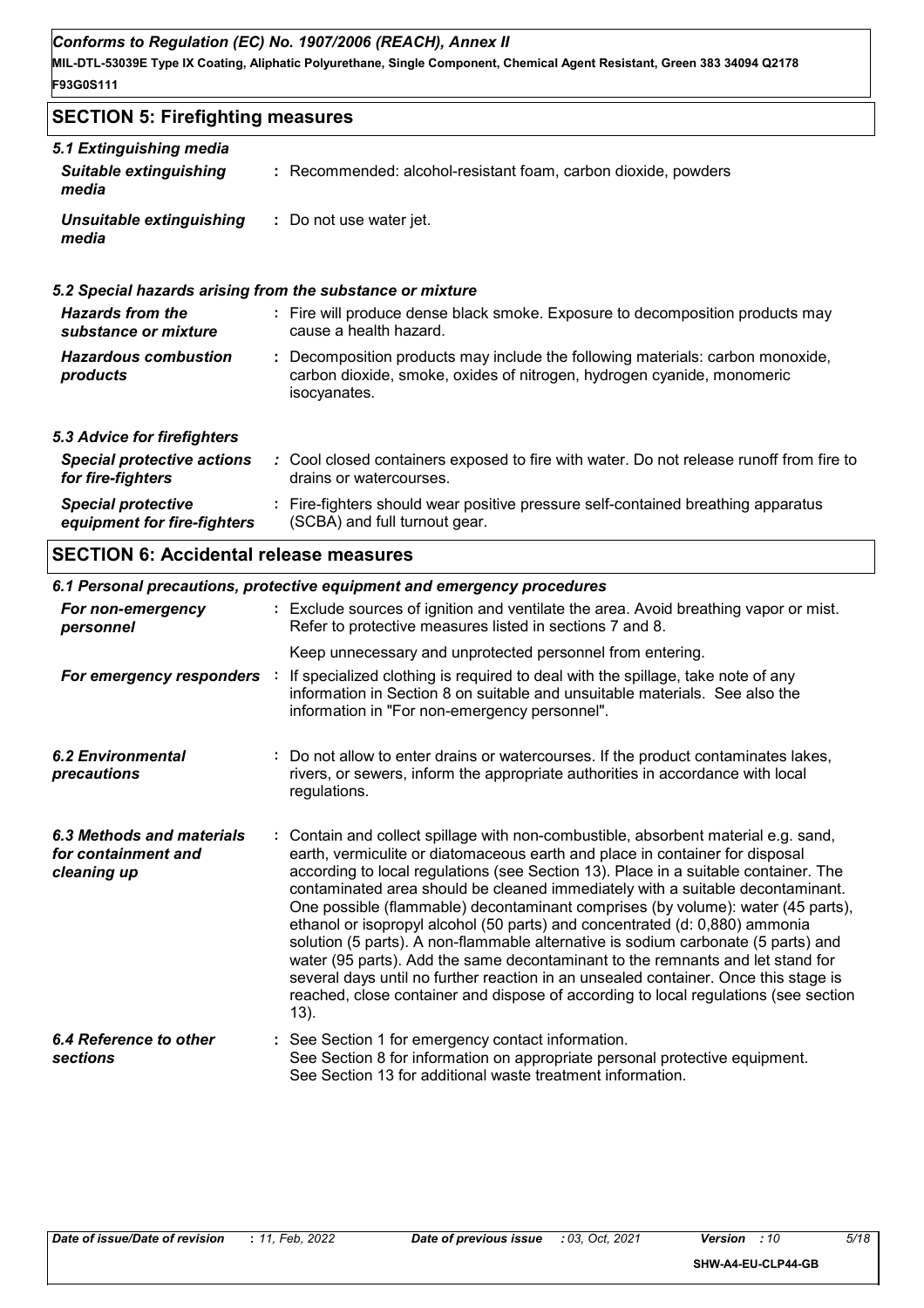**MIL-DTL-53039E Type IX Coating, Aliphatic Polyurethane, Single Component, Chemical Agent Resistant, Green 383 34094 Q2178 F93G0S111**

## **SECTION 7: Handling and storage**

The information in this section contains generic advice and guidance. The list of Identified Uses in Section 1 should be consulted for any available use-specific information provided in the Exposure Scenario(s).

#### **Persons with a history of asthma, allergies or chronic or recurrent respiratory disease should not be employed in any process in which this product is used.**

|                                                                        | Examination of lung function should be carried out on a regular basis on persons spraying this mixture.                                                                                                                                                                                                                                                                                                                                                                                                                                                                                                                                                                                                                                                                                                                                                                                                                                                                                                                                                                                                                                                                                                                                                                                                                                                                                                                                                                                                                                                                                                                                                                                                                                                                                                                                                                                                                                                                                                                                                                                                                                                   |
|------------------------------------------------------------------------|-----------------------------------------------------------------------------------------------------------------------------------------------------------------------------------------------------------------------------------------------------------------------------------------------------------------------------------------------------------------------------------------------------------------------------------------------------------------------------------------------------------------------------------------------------------------------------------------------------------------------------------------------------------------------------------------------------------------------------------------------------------------------------------------------------------------------------------------------------------------------------------------------------------------------------------------------------------------------------------------------------------------------------------------------------------------------------------------------------------------------------------------------------------------------------------------------------------------------------------------------------------------------------------------------------------------------------------------------------------------------------------------------------------------------------------------------------------------------------------------------------------------------------------------------------------------------------------------------------------------------------------------------------------------------------------------------------------------------------------------------------------------------------------------------------------------------------------------------------------------------------------------------------------------------------------------------------------------------------------------------------------------------------------------------------------------------------------------------------------------------------------------------------------|
| 7.1 Precautions for safe<br>handling                                   | : Prevent the creation of flammable or explosive concentrations of vapors in air and<br>avoid vapor concentrations higher than the occupational exposure limits.<br>In addition, the product should only be used in areas from which all naked lights and<br>other sources of ignition have been excluded. Electrical equipment should be<br>protected to the appropriate standard.<br>Mixture may charge electrostatically: always use earthing leads when transferring<br>from one container to another.<br>Operators should wear antistatic footwear and clothing and floors should be of the<br>conducting type.<br>Care should be taken when re-opening partly-used containers. Precautions should<br>be taken to minimize exposure to atmospheric humidity or water. $CO2$ will be formed,<br>which, in closed containers, could result in pressurization. Keep away from heat,<br>sparks and flame. No sparking tools should be used.<br>Avoid contact with skin and eyes. Avoid the inhalation of dust, particulates, spray or<br>mist arising from the application of this mixture. Avoid inhalation of dust from<br>sanding.<br>Eating, drinking and smoking should be prohibited in areas where this material is<br>handled, stored and processed.<br>Put on appropriate personal protective equipment (see Section 8).<br>Never use pressure to empty. Container is not a pressure vessel.<br>Always keep in containers made from the same material as the original one.<br>Comply with the health and safety at work laws.<br>Do not allow to enter drains or watercourses.<br>Information on fire and explosion protection<br>Vapors are heavier than air and may spread along floors. Vapors may form<br>explosive mixtures with air.<br>When operators, whether spraying or not, have to work inside the spray booth,<br>ventilation is unlikely to be sufficient to control particulates and solvent vapors in all<br>cases. In such circumstances, they should wear a compressed-air-fed respirator<br>during the spraying process and until the particulate and solvent vapor<br>concentrations have fallen below the exposure limits. |
| 7.2 Conditions for safe<br>storage, including any<br>incompatibilities | : Store in accordance with local regulations.<br>Notes on joint storage<br>Keep away from: oxidizing agents, strong alkalis, strong acids.<br>Additional information on storage conditions<br>Observe label precautions. Store in a dry, cool and well-ventilated area. Keep away<br>from heat and direct sunlight.<br>Keep container tightly closed.<br>Keep away from sources of ignition. No smoking. Prevent unauthorized access.<br>Containers that have been opened must be carefully resealed and kept upright to<br>prevent leakage.<br>Contaminated absorbent material may pose the same hazard as the spilled product.                                                                                                                                                                                                                                                                                                                                                                                                                                                                                                                                                                                                                                                                                                                                                                                                                                                                                                                                                                                                                                                                                                                                                                                                                                                                                                                                                                                                                                                                                                                          |
| 7.3 Specific end use(s)                                                |                                                                                                                                                                                                                                                                                                                                                                                                                                                                                                                                                                                                                                                                                                                                                                                                                                                                                                                                                                                                                                                                                                                                                                                                                                                                                                                                                                                                                                                                                                                                                                                                                                                                                                                                                                                                                                                                                                                                                                                                                                                                                                                                                           |
| <b>Recommendations</b>                                                 | : Not available.                                                                                                                                                                                                                                                                                                                                                                                                                                                                                                                                                                                                                                                                                                                                                                                                                                                                                                                                                                                                                                                                                                                                                                                                                                                                                                                                                                                                                                                                                                                                                                                                                                                                                                                                                                                                                                                                                                                                                                                                                                                                                                                                          |
| <b>Industrial sector specific</b><br>solutions                         | : Not available.                                                                                                                                                                                                                                                                                                                                                                                                                                                                                                                                                                                                                                                                                                                                                                                                                                                                                                                                                                                                                                                                                                                                                                                                                                                                                                                                                                                                                                                                                                                                                                                                                                                                                                                                                                                                                                                                                                                                                                                                                                                                                                                                          |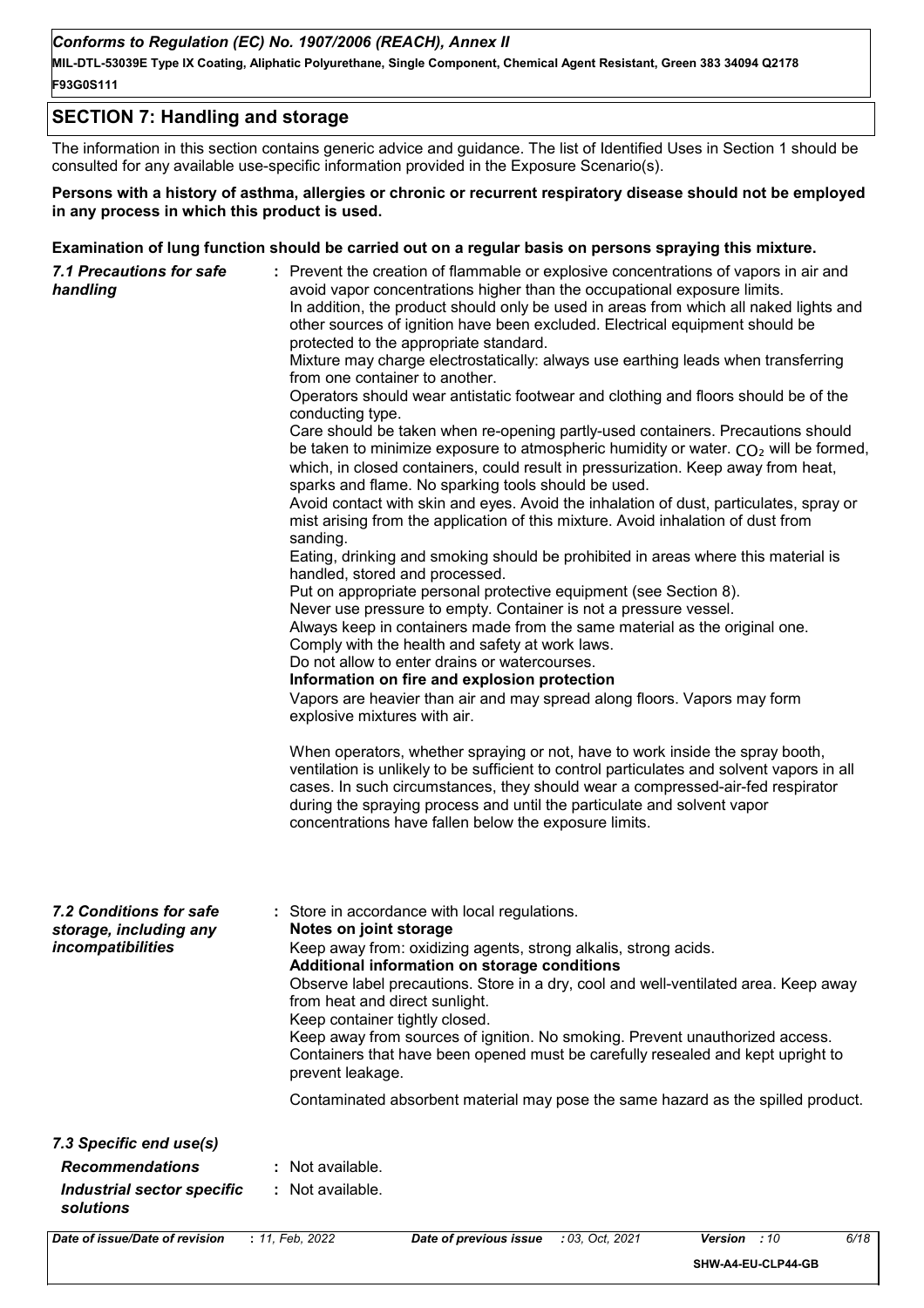**MIL-DTL-53039E Type IX Coating, Aliphatic Polyurethane, Single Component, Chemical Agent Resistant, Green 383 34094 Q2178 F93G0S111**

## **SECTION 7: Handling and storage**

Good housekeeping standards, regular safe removal of waste materials and regular maintenance of spray booth filters will minimise the risks of spontaneous combustion and other fire hazards.

#### *Before use of this material please refer to the Exposure Scenario(s) if attached for the specific end use, control measures and additional PPE considerations.*

#### **SECTION 8: Exposure controls/personal protection**

The information in this section contains generic advice and guidance. The list of Identified Uses in Section 1 should be consulted for any available use-specific information provided in the Exposure Scenario(s).

**Product/ingredient name Exposure limit values**

#### *8.1 Control parameters*

#### **Occupational exposure limits**

| Methyl Isoamyl Ketone                       | EH40/2005 WELs (United Kingdom (UK), 1/2020). Absorbed<br>through skin.<br>STEL: 475 mg/m <sup>3</sup> 15 minutes.<br>STEL: 100 ppm 15 minutes.<br>TWA: 95 mg/m <sup>3</sup> 8 hours.<br>TWA: 20 ppm 8 hours.                                                                                                                                                                                                                                                                                                                                                                                                                                                                                                                                                                                                                                                                                                                                                                                                                                                                                                            |
|---------------------------------------------|--------------------------------------------------------------------------------------------------------------------------------------------------------------------------------------------------------------------------------------------------------------------------------------------------------------------------------------------------------------------------------------------------------------------------------------------------------------------------------------------------------------------------------------------------------------------------------------------------------------------------------------------------------------------------------------------------------------------------------------------------------------------------------------------------------------------------------------------------------------------------------------------------------------------------------------------------------------------------------------------------------------------------------------------------------------------------------------------------------------------------|
| Hexamethylene Diisocyanate Polymer          | EH40/2005 WELs (United Kingdom (UK), 1/2020). Inhalation<br>sensitizer.<br>STEL: 0.07 mg/m <sup>3</sup> , (as -NCO) 15 minutes.<br>TWA: 0.02 mg/m <sup>3</sup> , (as -NCO) 8 hours.                                                                                                                                                                                                                                                                                                                                                                                                                                                                                                                                                                                                                                                                                                                                                                                                                                                                                                                                      |
| n-Butyl Acetate                             | EH40/2005 WELs (United Kingdom (UK), 1/2020).<br>STEL: 966 mg/m <sup>3</sup> 15 minutes.<br>STEL: 200 ppm 15 minutes.<br>TWA: 724 mg/m <sup>3</sup> 8 hours.<br>TWA: 150 ppm 8 hours.                                                                                                                                                                                                                                                                                                                                                                                                                                                                                                                                                                                                                                                                                                                                                                                                                                                                                                                                    |
| Isophorone Diisocyanate (max.)              | EH40/2005 WELs (United Kingdom (UK), 1/2020). Inhalation<br>sensitizer.<br>STEL: 0.07 mg/m <sup>3</sup> , (as -NCO) 15 minutes.<br>TWA: 0.02 mg/m <sup>3</sup> , (as -NCO) 8 hours.                                                                                                                                                                                                                                                                                                                                                                                                                                                                                                                                                                                                                                                                                                                                                                                                                                                                                                                                      |
| Maleic Anhydride                            | EH40/2005 WELs (United Kingdom (UK), 1/2020). Inhalation<br>sensitizer.<br>STEL: 3 mg/m <sup>3</sup> 15 minutes.<br>TWA: 1 mg/m <sup>3</sup> 8 hours.                                                                                                                                                                                                                                                                                                                                                                                                                                                                                                                                                                                                                                                                                                                                                                                                                                                                                                                                                                    |
| <b>Recommended monitoring</b><br>procedures | If this product contains ingredients with exposure limits, personal, workplace<br>atmosphere or biological monitoring may be required to determine the effectiveness<br>of the ventilation or other control measures and/or the necessity to use respiratory<br>protective equipment. Reference should be made to monitoring standards, such as<br>the following: European Standard EN 689 (Workplace atmospheres - Guidance for<br>the assessment of exposure by inhalation to chemical agents for comparison with<br>limit values and measurement strategy) European Standard EN 14042 (Workplace<br>atmospheres - Guide for the application and use of procedures for the assessment<br>of exposure to chemical and biological agents) European Standard EN 482<br>(Workplace atmospheres - General requirements for the performance of procedures<br>for the measurement of chemical agents) Reference to national guidance<br>documents for methods for the determination of hazardous substances will also be<br>required.<br>: Regular monitoring of all work areas should be carried out at all times, including |
| <b>DNELs/DMELs</b>                          | areas that may not be equally ventilated.                                                                                                                                                                                                                                                                                                                                                                                                                                                                                                                                                                                                                                                                                                                                                                                                                                                                                                                                                                                                                                                                                |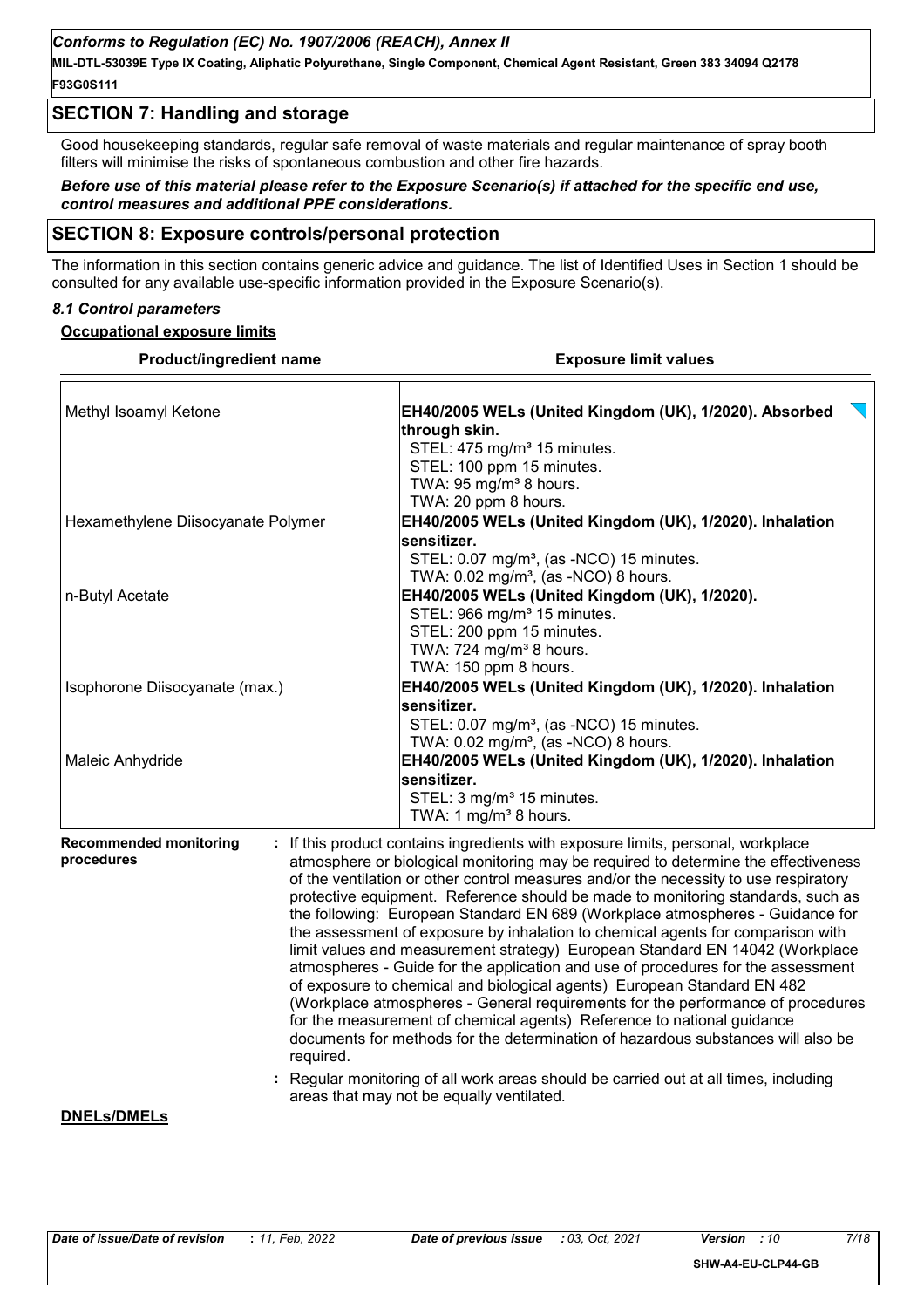**MIL-DTL-53039E Type IX Coating, Aliphatic Polyurethane, Single Component, Chemical Agent Resistant, Green 383 34094 Q2178 F93G0S111**

| <b>Product/ingredient name</b>       | <b>Type</b> | <b>Exposure</b> | Value                    | <b>Population</b> | <b>Effects</b> |
|--------------------------------------|-------------|-----------------|--------------------------|-------------------|----------------|
| Hexamethylene Diisocyanate           | <b>DNEL</b> | ong term        | $0.5$ mg/m <sup>3</sup>  | Workers           | Local          |
| Polymer                              |             | Inhalation      |                          |                   |                |
|                                      | <b>DNEL</b> | Short term      | 1 mg/ $m3$               | Workers           | Local          |
|                                      |             | Inhalation      |                          |                   |                |
|                                      | <b>DNEL</b> | ong term        | $0.035$ mg/              | Workers           | Systemic       |
|                                      |             | Inhalation      | m <sup>3</sup>           |                   |                |
| n-Butyl Acetate                      | <b>DNEL</b> | Short term      | 960 mg/m <sup>3</sup>    | Workers           | Systemic       |
|                                      |             | Inhalation      |                          |                   |                |
|                                      | <b>DNEL</b> | Short term      | 960 mg/ $m3$             | Workers           | Local          |
|                                      |             | Inhalation      |                          |                   |                |
|                                      | <b>DNEL</b> | ong term        | 480 mg/m <sup>3</sup>    | Workers           | Systemic       |
|                                      |             | nhalation       |                          |                   |                |
|                                      | <b>DNEL</b> | ong term        | 480 mg/m <sup>3</sup>    | Workers           | Local          |
|                                      |             | nhalation       |                          |                   |                |
|                                      | <b>DNEL</b> | Short term      | 859.7 mg/                | General           | Systemic       |
|                                      |             | Inhalation      | m <sup>3</sup>           | population        |                |
|                                      |             |                 |                          | [Consumers]       |                |
|                                      | <b>DNEL</b> | Short term      | 859.7 mg/                | General           | Local          |
|                                      |             | nhalation       | m <sup>3</sup>           | population        |                |
|                                      |             |                 |                          | [Consumers]       |                |
|                                      | <b>DNEL</b> | ong term        | 102.34 mg/               | General           | Systemic       |
|                                      |             | nhalation       | m <sup>3</sup>           | population        |                |
|                                      |             |                 |                          | [Consumers]       |                |
|                                      | <b>DNEL</b> | ong term        | 102.34 mg/               | General           | Local          |
|                                      |             | nhalation       | m <sup>3</sup>           | population        |                |
|                                      |             |                 |                          | [Consumers]       |                |
| Solvent naphtha (petroleum), light   | <b>DNEL</b> | ong term Dermal | 25 mg/kg                 | Workers           | Systemic       |
| arom.                                |             |                 | bw/day                   |                   |                |
|                                      | <b>DNEL</b> | ong term        | 150 mg/ $m3$             | Workers           | Systemic       |
|                                      |             | nhalation       |                          |                   |                |
|                                      | <b>DNEL</b> | ong term Dermal | 11 $mg/kg$               | General           | Systemic       |
|                                      |             |                 | bw/day                   | population        |                |
|                                      |             |                 |                          | [Consumers]       |                |
|                                      | <b>DNEL</b> | ong term        | 32 mg/ $m3$              | General           | Systemic       |
|                                      |             | nhalation       |                          | population        |                |
|                                      |             |                 |                          | [Consumers]       |                |
|                                      | <b>DNEL</b> | ong term Oral   | 11 mg/kg                 | General           | Systemic       |
|                                      |             |                 | bw/day                   | population        |                |
|                                      |             |                 |                          | [Consumers]       |                |
| Bis(pentamethyl-4-piperidyl)sebacate | <b>DNEL</b> | ong term        | $1.27$ mg/m <sup>3</sup> | Workers           | Systemic       |
|                                      |             | nhalation       |                          |                   |                |
|                                      |             |                 |                          |                   |                |

# **SECTION 8: Exposure controls/personal protection**

#### **PNECs**

| Product/ingredient name            | <b>Compartment Detail</b> | Value           | <b>Method Detail</b> |
|------------------------------------|---------------------------|-----------------|----------------------|
| Hexamethylene Diisocyanate Polymer | Fresh water               | $0.127$ mg/l    |                      |
|                                    | Fresh water sediment      | 266700 mg/kg    |                      |
|                                    | lMarine water             | $0.0127$ mg/l   |                      |
|                                    | Marine water sediment     | 26670 mg/kg     |                      |
|                                    | Sewage Treatment          | 38.3 mg/l       |                      |
|                                    | Plant                     |                 |                      |
|                                    | Soil                      | 53182 mg/kg dwt |                      |
| n-Butyl Acetate                    | Fresh water               | $0.18$ mg/l     |                      |
|                                    | lMarine water             | $0.018$ mg/l    |                      |
|                                    | lFresh water sediment     | 0.981 mg/kg     |                      |
|                                    | lMarine water sediment    | 0.0981 mg/kg    |                      |
|                                    | Soil                      | $0.0903$ mg/kg  |                      |
|                                    | Sewage Treatment          | 35.6 mg/l       |                      |
|                                    | Plant                     |                 |                      |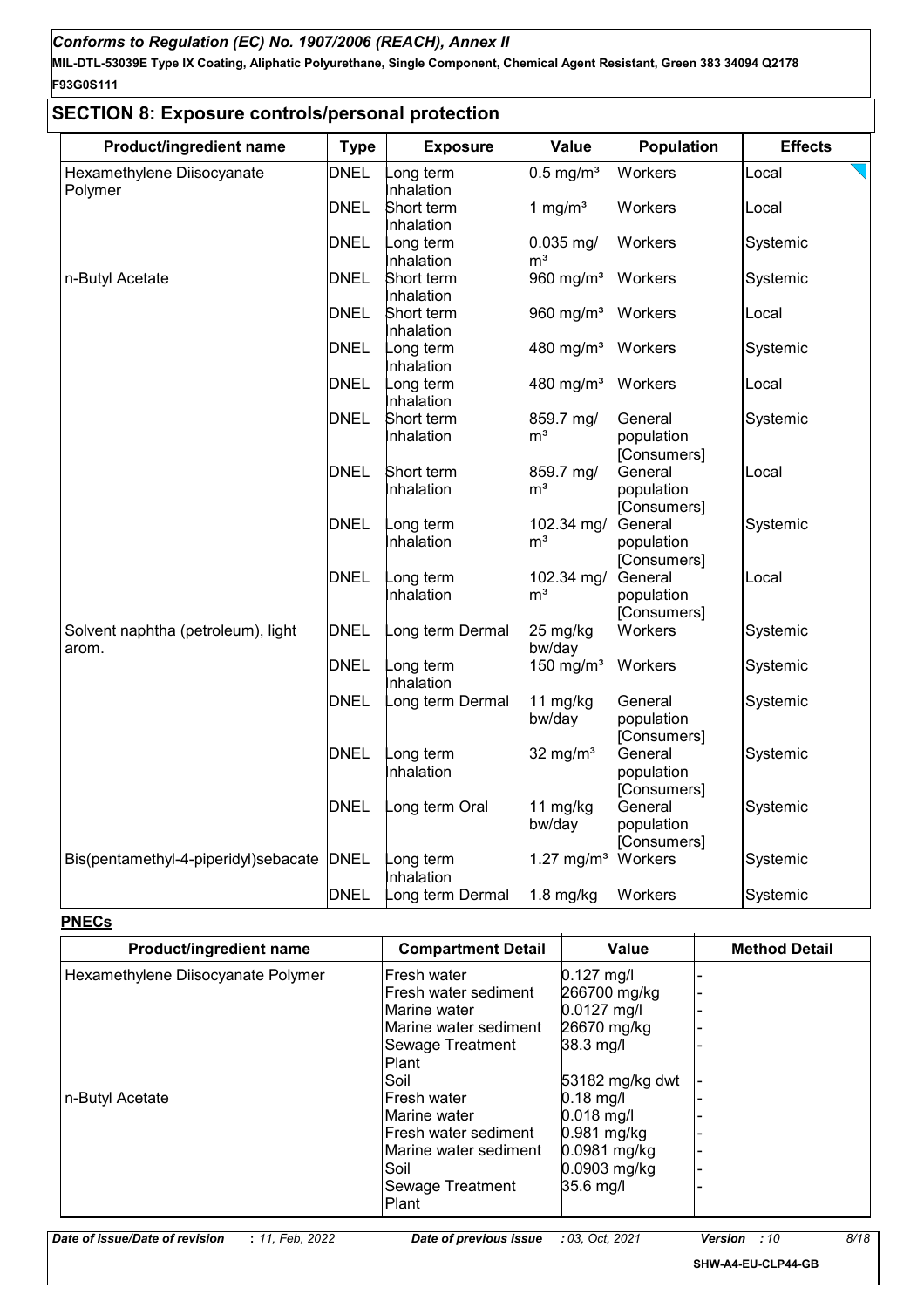**MIL-DTL-53039E Type IX Coating, Aliphatic Polyurethane, Single Component, Chemical Agent Resistant, Green 383 34094 Q2178 F93G0S111**

# **SECTION 8: Exposure controls/personal protection**

## *8.2 Exposure controls*

**Persons with a history of asthma, allergies, chronic or recurrent respiratory disease should not be exposed to any process in which this product is used.**

#### **Examination of lung function should be carried out on a regular basis on persons spraying this mixture.**

| <b>Appropriate engineering</b><br>controls | : Provide adequate ventilation. Where reasonably practicable, this should be<br>achieved by the use of local exhaust ventilation and good general extraction. Air-fed<br>protective respiratory equipment must be worn by the spray operator, even when<br>good ventilation is provided. In other operations, if local exhaust ventilation and<br>good general extraction are not sufficient to maintain concentrations of particulates<br>and solvent vapors below the OEL, suitable respiratory protection must be worn.<br>(See Occupational exposure controls.) |  |
|--------------------------------------------|---------------------------------------------------------------------------------------------------------------------------------------------------------------------------------------------------------------------------------------------------------------------------------------------------------------------------------------------------------------------------------------------------------------------------------------------------------------------------------------------------------------------------------------------------------------------|--|
|                                            | : Users are advised to consider national Occupational Exposure Limits or other<br>equivalent values.                                                                                                                                                                                                                                                                                                                                                                                                                                                                |  |
| <b>Individual protection measures</b>      |                                                                                                                                                                                                                                                                                                                                                                                                                                                                                                                                                                     |  |
| <b>Hygiene measures</b>                    | : Wash hands, forearms and face thoroughly after handling chemical products, before<br>eating, smoking and using the lavatory and at the end of the working period.<br>Appropriate techniques should be used to remove potentially contaminated clothing.<br>Contaminated work clothing should not be allowed out of the workplace. Wash<br>contaminated clothing before reusing. Ensure that eyewash stations and safety<br>showers are close to the workstation location.                                                                                         |  |
| <b>Eye/face protection</b>                 | : Use safety eyewear designed to protect against splash of liquids.                                                                                                                                                                                                                                                                                                                                                                                                                                                                                                 |  |
| <b>Skin protection</b>                     |                                                                                                                                                                                                                                                                                                                                                                                                                                                                                                                                                                     |  |
| <b>Hand protection</b>                     | : Wear suitable gloves tested to EN374.                                                                                                                                                                                                                                                                                                                                                                                                                                                                                                                             |  |
| <b>Gloves</b>                              | : Gloves for short term exposure/splash protection (less than 10 min): Nitrile >0.35<br>mm<br>Gloves for splash protection need to be changed immediately when in contact with                                                                                                                                                                                                                                                                                                                                                                                      |  |
|                                            | chemicals.<br>For long term exposure or spills (breakthrough time >480 min): Use PE laminate<br>gloves as under gloves.<br>Due to many conditions (e.g. temperature, abrasion) the practical usage of a<br>chemical protective glove in practice may be much shorter than the permeation time<br>determined through testing.                                                                                                                                                                                                                                        |  |
|                                            | There is no one glove material or combination of materials that will give unlimited<br>resistance to any individual or combination of chemicals.<br>The breakthrough time must be greater than the end use time of the product.<br>The instructions and information provided by the glove manufacturer on use,                                                                                                                                                                                                                                                      |  |
|                                            | storage, maintenance and replacement must be followed.<br>Gloves should be replaced regularly and if there is any sign of damage to the glove<br>material.                                                                                                                                                                                                                                                                                                                                                                                                          |  |
|                                            | Always ensure that gloves are free from defects and that they are stored and used<br>correctly.                                                                                                                                                                                                                                                                                                                                                                                                                                                                     |  |
|                                            | The performance or effectiveness of the glove may be reduced by physical/chemical<br>damage and poor maintenance.                                                                                                                                                                                                                                                                                                                                                                                                                                                   |  |
|                                            | Barrier creams may help to protect the exposed areas of the skin but should not be<br>applied once exposure has occurred.                                                                                                                                                                                                                                                                                                                                                                                                                                           |  |
|                                            | The user must check that the final choice of type of glove selected for handling this<br>product is the most appropriate and takes into account the particular conditions of<br>use, as included in the user's risk assessment.                                                                                                                                                                                                                                                                                                                                     |  |
| <b>Body protection</b>                     | Personnel should wear antistatic clothing made of natural fibers or of high-<br>temperature-resistant synthetic fibers.                                                                                                                                                                                                                                                                                                                                                                                                                                             |  |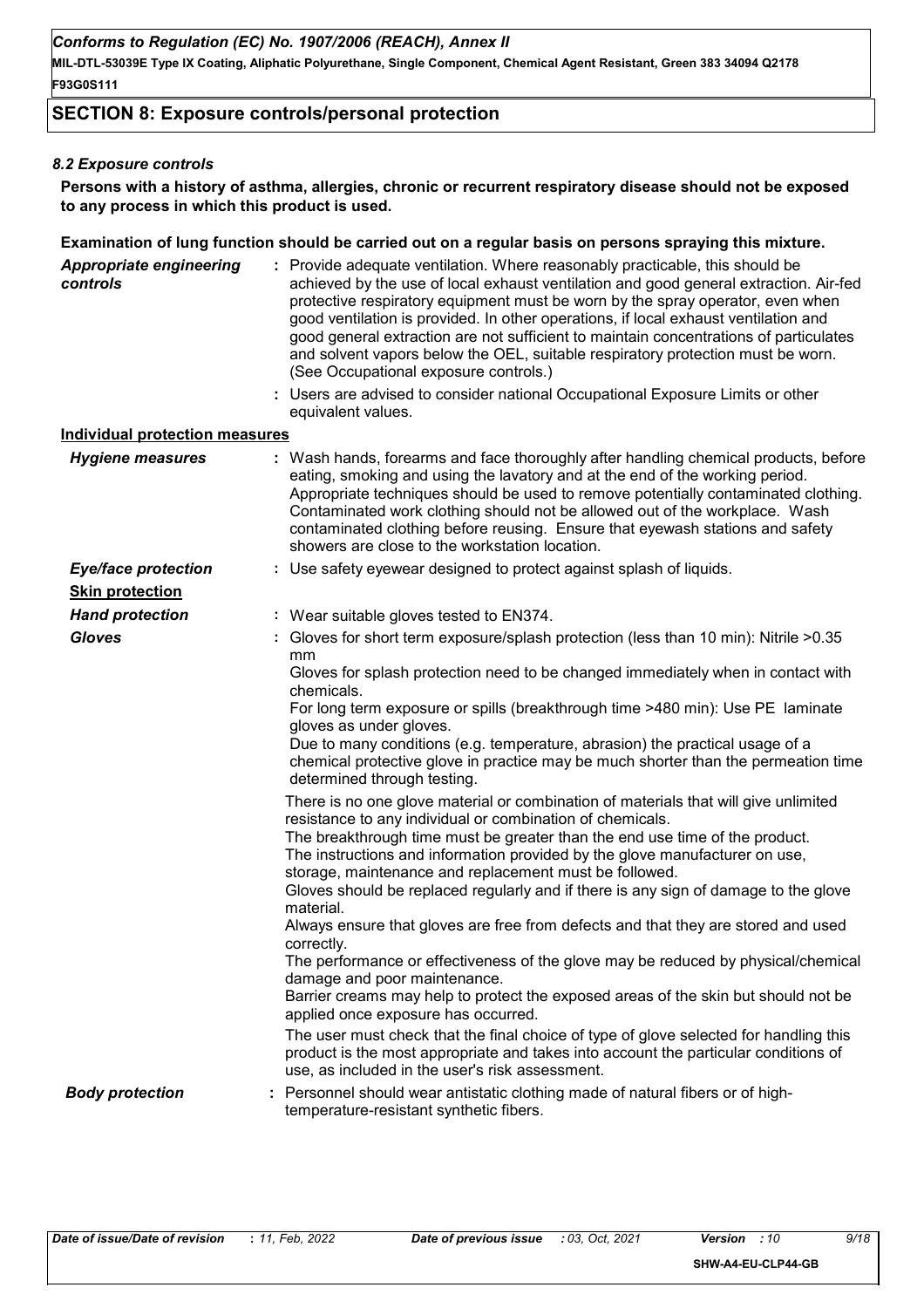**MIL-DTL-53039E Type IX Coating, Aliphatic Polyurethane, Single Component, Chemical Agent Resistant, Green 383 34094 Q2178 F93G0S111**

# **SECTION 8: Exposure controls/personal protection**

|                                           | : Personal protective equipment for the body should be selected based on the task<br>being performed and the risks involved and should be approved by a specialist<br>before handling this product. When there is a risk of ignition from static electricity,<br>wear anti-static protective clothing. For the greatest protection from static<br>discharges, clothing should include anti-static overalls, boots and gloves. Refer to<br>European Standard EN 1149 for further information on material and design<br>requirements and test methods. |
|-------------------------------------------|------------------------------------------------------------------------------------------------------------------------------------------------------------------------------------------------------------------------------------------------------------------------------------------------------------------------------------------------------------------------------------------------------------------------------------------------------------------------------------------------------------------------------------------------------|
| <b>Other skin protection</b>              | : Appropriate footwear and any additional skin protection measures should be<br>selected based on the task being performed and the risks involved and should be<br>approved by a specialist before handling this product.                                                                                                                                                                                                                                                                                                                            |
| <b>Respiratory protection</b>             | : Use a properly fitted, air-purifying or air-fed respirator complying with an approved<br>standard if a risk assessment indicates this is necessary. Respirator selection must<br>be based on known or anticipated exposure levels, the hazards of the product and<br>the safe working limits of the selected respirator.                                                                                                                                                                                                                           |
| <b>Environmental exposure</b><br>controls | : Do not allow to enter drains or watercourses.                                                                                                                                                                                                                                                                                                                                                                                                                                                                                                      |
|                                           |                                                                                                                                                                                                                                                                                                                                                                                                                                                                                                                                                      |

*Before use of this material please refer to the Exposure Scenario(s) if attached for the specific end use, control measures and additional PPE considerations. The information contained in this safety data sheet does not constitute the user's own assessment of workplace risks, as required by other health and safety legislation. The provisions of the national health and safety at work regulations apply to the use of this product at work.*

# **SECTION 9: Physical and chemical properties**

The conditions of measurement of all properties are at standard temperature and pressure unless otherwise indicated.

#### *9.1 Information on basic physical and chemical properties*

| Appearance |  |
|------------|--|
|            |  |

| <u>Appearance</u>                                      |                                                                                                  |
|--------------------------------------------------------|--------------------------------------------------------------------------------------------------|
| <b>Physical state</b>                                  | : Liquid.                                                                                        |
| Color                                                  | : Not available.                                                                                 |
| <b>Odor</b>                                            | Characteristic.                                                                                  |
| <b>Odor threshold</b>                                  | : Not available.                                                                                 |
| pH                                                     | : Not applicable.                                                                                |
| <b>Melting point/freezing point</b>                    | : Not relevant/applicable due to nature of the product.                                          |
| Initial boiling point and<br>boiling range             | $: 123^{\circ}$ C                                                                                |
| <b>Flash point</b>                                     | : Closed cup: 35°C [Pensky-Martens Closed Cup]                                                   |
| <b>Evaporation rate</b>                                | : 1 (butyl acetate = 1)                                                                          |
| <b>Flammability (solid, gas)</b>                       | : Not relevant/applicable due to nature of the product.                                          |
| <b>Upper/lower flammability or</b><br>explosive limits | : LEL: 0.9% (Mineral Spirits 140-Flash)<br>UEL: 8.2% (Methyl Isoamyl Ketone)                     |
| <b>Vapor pressure</b>                                  | : $1.3$ kPa (10 mm Hg)                                                                           |
| <b>Vapor density</b>                                   | $: 3.9$ [Air = 1]                                                                                |
| <b>Relative density</b>                                | : 1.13                                                                                           |
| Solubility(ies)                                        | : Not relevant/applicable due to nature of the product.                                          |
| water                                                  | <b>Partition coefficient: n-octanol/</b> : Not relevant/applicable due to nature of the product. |
| <b>Auto-ignition temperature</b>                       | : Not relevant/applicable due to nature of the product.                                          |
| <b>Decomposition temperature</b>                       | Not relevant/applicable due to nature of the product.                                            |
| <b>Viscosity</b>                                       | : Kinematic (40°C): >20.5 mm <sup>2</sup> /s                                                     |
| <b>Explosive properties</b>                            | : Under normal conditions of storage and use, hazardous reactions will not occur.                |
| <b>Oxidizing properties</b>                            | : Under normal conditions of storage and use, hazardous reactions will not occur.                |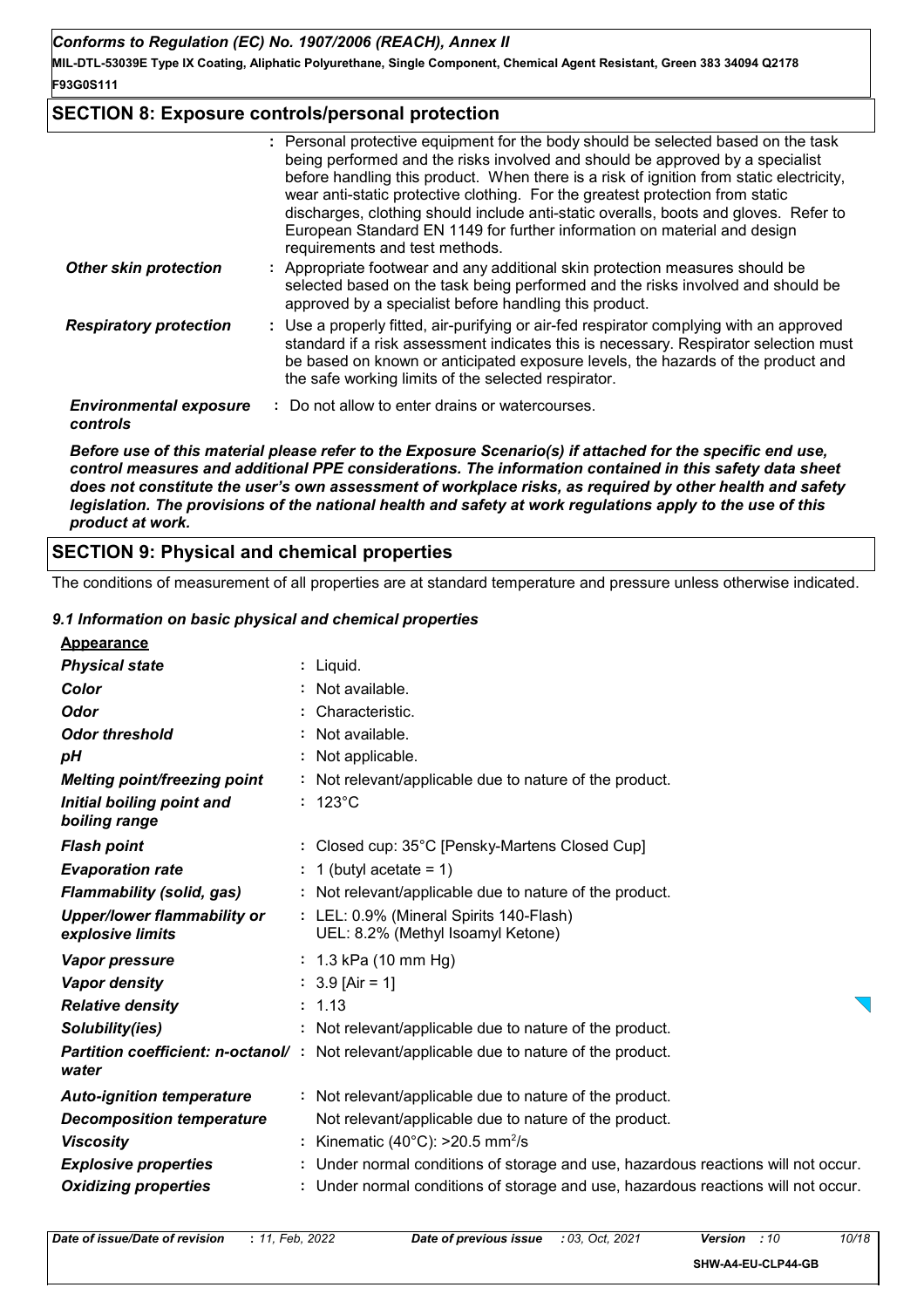**MIL-DTL-53039E Type IX Coating, Aliphatic Polyurethane, Single Component, Chemical Agent Resistant, Green 383 34094 Q2178 F93G0S111**

| <b>SECTION 10: Stability and reactivity</b>     |  |                                                                                                                                                                          |  |  |
|-------------------------------------------------|--|--------------------------------------------------------------------------------------------------------------------------------------------------------------------------|--|--|
| 10.1 Reactivity                                 |  | : The product reacts slowly with water, resulting in the production of carbon dioxide.                                                                                   |  |  |
| <b>10.2 Chemical stability</b>                  |  | : Stable under recommended storage and handling conditions (see Section 7).                                                                                              |  |  |
| 10.3 Possibility of<br>hazardous reactions      |  | : In closed containers, pressure buildup could result in distortion, expansion and, in<br>extreme cases, bursting of the container.                                      |  |  |
| 10.4 Conditions to avoid                        |  | : In a fire, hazardous decomposition products may be produced.                                                                                                           |  |  |
| 10.5 Incompatible materials                     |  | : Keep away from: oxidizing agents, strong alkalis, strong acids, amines, alcohols,<br>water. Uncontrolled exothermic reactions occur with amines and alcohols.          |  |  |
| <b>10.6 Hazardous</b><br>decomposition products |  | : Decomposition products may include the following materials: carbon monoxide,<br>carbon dioxide, smoke, oxides of nitrogen, hydrogen cyanide, monomeric<br>isocyanates. |  |  |
|                                                 |  | Refer to Section 7: HANDLING AND STORAGE and Section 8: EXPOSURE CONTROLS/PERSONAL                                                                                       |  |  |

## *PROTECTION for additional handling information and protection of employees.*

# **SECTION 11: Toxicological information**

#### *11.1 Information on toxicological effects*

There are no data available on the mixture itself. Procedure used to derive the classification according to Regulation (EC) No. 1272/2008 [CLP/GHS]. See Sections 2 and 3 for details.

Exposure to component solvent vapor concentrations in excess of the stated occupational exposure limit may result in adverse health effects such as mucous membrane and respiratory system irritation and adverse effects on the kidneys, liver and central nervous system. Symptoms and signs include headache, dizziness, fatigue, muscular weakness, drowsiness and, in extreme cases, loss of consciousness. Solvents may cause some of the above effects by absorption through the skin.

If splashed in the eyes, the liquid may cause irritation and reversible damage.

Repeated or prolonged contact with the mixture may cause removal of natural fat from the skin, resulting in nonallergic contact dermatitis and absorption through the skin. This takes into account, where known, delayed and immediate effects and also chronic effects of components from short-term and long-term exposure by oral, inhalation and dermal routes of exposure and eye contact.

Based on the properties of the isocyanate components and considering toxicological data on similar mixtures, this mixture may cause acute irritation and/or sensitization of the respiratory system, leading to an asthmatic condition, wheezing and tightness of the chest. Sensitized persons may subsequently show asthmatic symptoms when exposed to atmospheric concentrations well below the OEL. Repeated exposure may lead to permanent respiratory disability. Repeated or prolonged contact with irritants may cause dermatitis.

Contains Hexamethylene diisocyanate, oligomers, bis(1,2,2,6,6-pentamethyl-4-piperidyl) sebacate, methyl 1,2,2,6,6-pentamethyl-4-piperidyl sebacate. May produce an allergic reaction.

#### **Acute toxicity**

| Product/ingredient name                     | <b>Result</b>                | <b>Species</b>         | <b>Dose</b>                       | <b>Exposure</b>                    |  |
|---------------------------------------------|------------------------------|------------------------|-----------------------------------|------------------------------------|--|
| Methyl Isoamyl Ketone                       | LD50 Oral                    | Rat                    | 3200 mg/kg                        |                                    |  |
| Hexamethylene<br>Diisocyanate Polymer       | <b>LC50 Inhalation Vapor</b> | Rat                    | 18500 mg/m <sup>3</sup>           | 1 hours                            |  |
| n-Butyl Acetate                             | LD50 Dermal                  | Rabbit                 | >17600 mg/kg                      | -                                  |  |
|                                             | LD50 Oral                    | Rat                    | 10768 mg/kg                       | ۰                                  |  |
| Solvent naphtha (petroleum),<br>light arom. | LD50 Oral                    | Rat                    | 8400 mg/kg                        | -                                  |  |
| Date of issue/Date of revision              | : 11, Feb, 2022              | Date of previous issue | <b>Version</b><br>: 03, Oct. 2021 | 11/18<br>:10<br>SHW-A4-EU-CLP44-GB |  |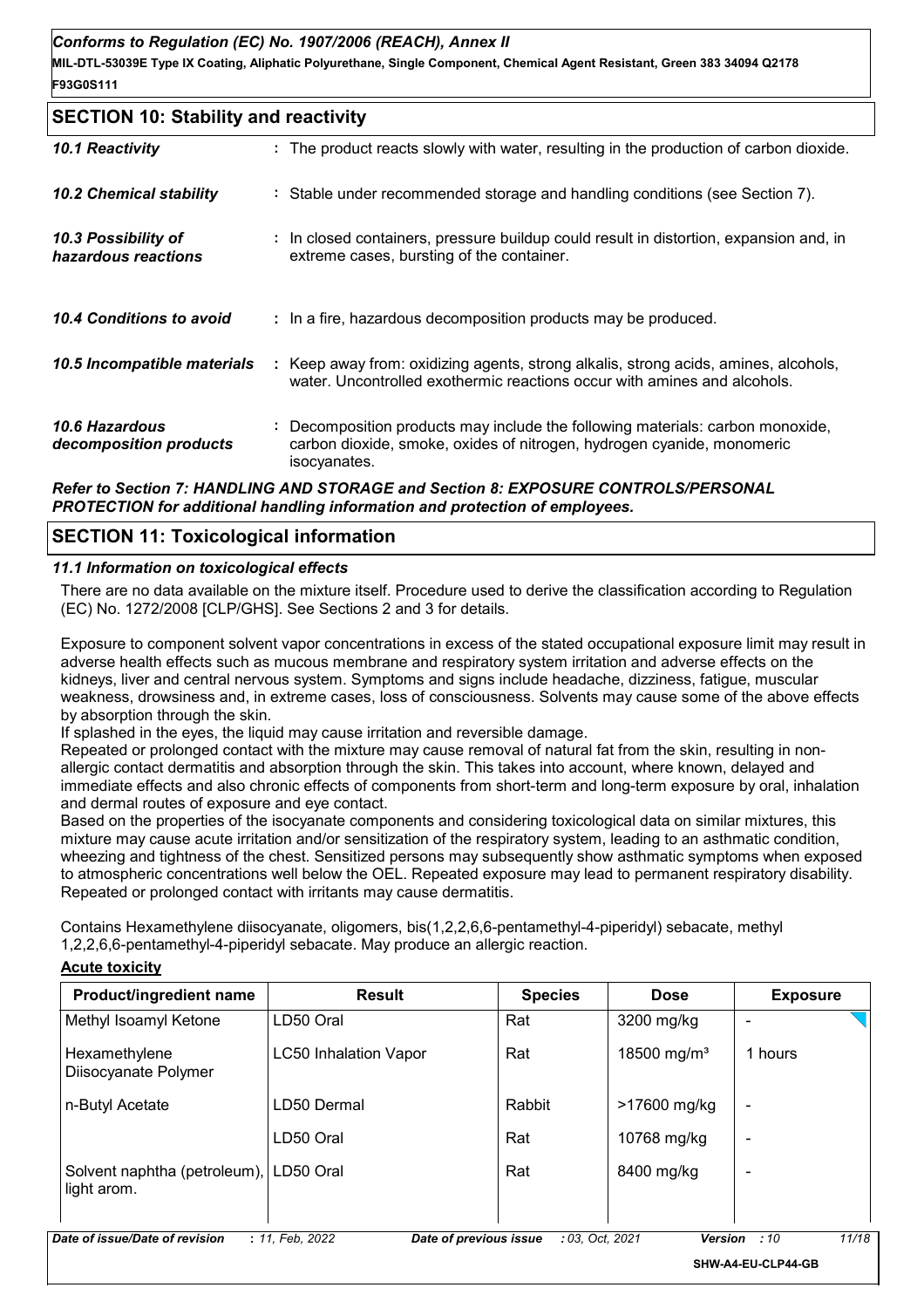**MIL-DTL-53039E Type IX Coating, Aliphatic Polyurethane, Single Component, Chemical Agent Resistant, Green 383 34094 Q2178 F93G0S111**

|                                   | <b>SECTION 11: Toxicological information</b> |        |                       |         |  |  |
|-----------------------------------|----------------------------------------------|--------|-----------------------|---------|--|--|
| Isophorone Diisocyanate<br>(max.) | LC50 Inhalation Dusts and mists Rat          |        | 123 mg/m <sup>3</sup> | 4 hours |  |  |
|                                   | LD50 Oral                                    | Rat    | 4825 mg/kg            | ۰       |  |  |
| Maleic Anhydride                  | LD50 Dermal                                  | Rabbit | 2620 mg/kg            |         |  |  |
|                                   | LD50 Oral                                    | Rat    | $400$ mg/kg           | ۰       |  |  |

#### **Acute toxicity estimates**

| Route               | <b>ATE value</b> |
|---------------------|------------------|
| Dermal              | 130361.1 mg/kg   |
| Inhalation (vapors) | 24.99 mg/l       |

#### **Irritation/Corrosion**

| Product/ingredient name                                          | <b>Result</b>            | <b>Species</b> | <b>Score</b>             | <b>Exposure</b>                 | <b>Observation</b> |
|------------------------------------------------------------------|--------------------------|----------------|--------------------------|---------------------------------|--------------------|
| Methyl Isoamyl Ketone                                            | Eyes - Mild irritant     | Rabbit         |                          | 24 hours 100<br>uL              |                    |
| Hexamethylene<br>Diisocyanate Polymer                            | Eyes - Moderate irritant | Rabbit         | $\blacksquare$           | $100 \text{ mg}$                | $\,$ $\,$          |
|                                                                  | Skin - Moderate irritant | Rabbit         |                          | 500 mg                          |                    |
| n-Butyl Acetate                                                  | Eyes - Moderate irritant | Rabbit         |                          | $100$ mg                        |                    |
|                                                                  | Skin - Moderate irritant | Rabbit         | $\blacksquare$           | 24 hours 500<br>mg              |                    |
| Solvent naphtha (petroleum), Eyes - Mild irritant<br>light arom. |                          | Rabbit         | $\blacksquare$           | 24 hours 100   -<br>microliters |                    |
| 1-[2-(Dimethylamino)ethyl]<br>-4-methylpiperazine                | Eyes - Severe irritant   | Rabbit         | $\overline{\phantom{0}}$ | 24 hours 750 -<br>lug           |                    |
|                                                                  | Skin - Severe irritant   | Rabbit         | $\blacksquare$           | 24 hours 5<br>mg                | $\blacksquare$     |
| Maleic Anhydride                                                 | Eyes - Severe irritant   | Rabbit         | $\overline{\phantom{a}}$ | 1%                              | $\blacksquare$     |

*Conclusion/Summary* **:** Not available.

### **Sensitization**

No data available

## *Conclusion/Summary* **:** Not available.

**Mutagenicity**

#### No data available

**Carcinogenicity**

No data available

### **Reproductive toxicity**

No data available

#### **Teratogenicity**

No data available

#### **Specific target organ toxicity (single exposure)**

|                                | Product/ingredient name | Category               | <b>Route of</b><br>exposure | <b>Target organs</b>  |       |
|--------------------------------|-------------------------|------------------------|-----------------------------|-----------------------|-------|
|                                |                         |                        |                             |                       |       |
|                                |                         |                        |                             |                       |       |
|                                |                         |                        |                             |                       |       |
| Date of issue/Date of revision | : 11, Feb, 2022         | Date of previous issue | : 03, Oct, 2021             | <b>Version</b><br>:10 | 12/18 |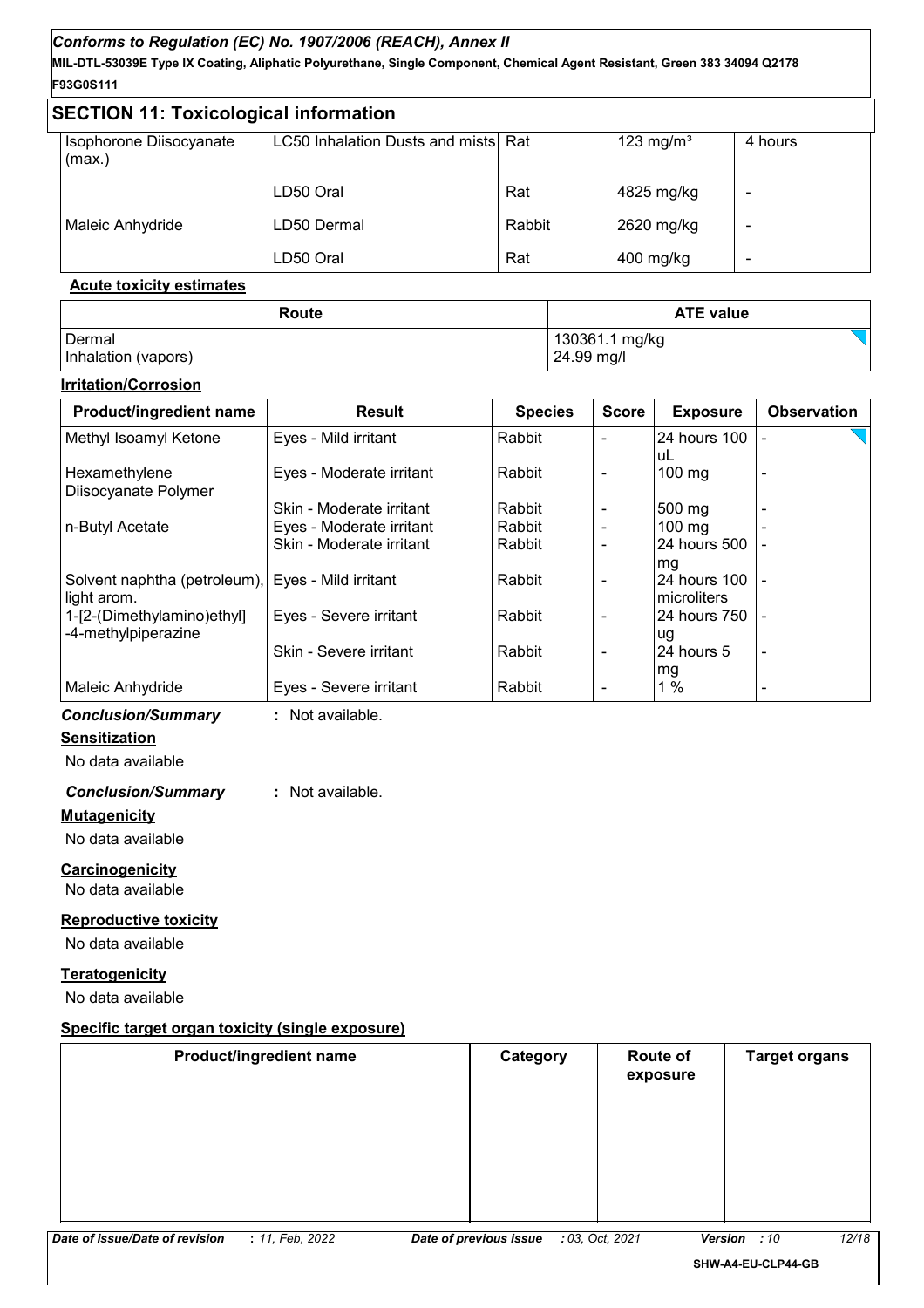**MIL-DTL-53039E Type IX Coating, Aliphatic Polyurethane, Single Component, Chemical Agent Resistant, Green 383 34094 Q2178 F93G0S111**

| <b>SECTION 11: Toxicological information</b> |            |                                             |
|----------------------------------------------|------------|---------------------------------------------|
| Hexamethylene Diisocyanate Polymer           | Category 3 | Respiratory tract $\setminus$<br>irritation |
| n-Butyl Acetate                              | Category 3 | l Narcotic effects                          |
| Solvent naphtha (petroleum), light arom.     | Category 3 | Respiratory tract<br><b>lirritation</b>     |
|                                              | Category 3 | Narcotic effects                            |
| Isophorone Diisocyanate (max.)               | Category 3 | Respiratory tract<br><b>lirritation</b>     |

## **Specific target organ toxicity (repeated exposure)**

| <b>Product/ingredient name</b> | Category   | <b>Route of</b><br>exposure | <b>Target organs</b>               |
|--------------------------------|------------|-----------------------------|------------------------------------|
| Mineral Spirits 140-Flash      | Category 1 |                             | central nervous                    |
| Maleic Anhydride               | Category 1 | inhalation                  | system (CNS)<br>respiratory system |

#### **Aspiration hazard**

| <b>Product/ingredient name</b>           | Result                                |
|------------------------------------------|---------------------------------------|
| Mineral Spirits 140-Flash                | <b>ASPIRATION HAZARD - Category 1</b> |
| Solvent naphtha (petroleum), light arom. | <b>ASPIRATION HAZARD - Category 1</b> |

#### *Other information* **:**

: Not available.

# **SECTION 12: Ecological information**

#### *12.1 Toxicity*

There are no data available on the mixture itself. Do not allow to enter drains or watercourses.

Procedure used to derive the classification according to Regulation (EC) No. 1272/2008 [CLP/GHS]. See Sections 2 and 3 for details.

| <b>Product/ingredient name</b> | <b>Result</b>                      | <b>Species</b>                    | <b>Exposure</b> |
|--------------------------------|------------------------------------|-----------------------------------|-----------------|
| Methyl Isoamyl Ketone          | Acute LC50 159000 µg/l Fresh water | <b>Fish - Pimephales promelas</b> | 96 hours        |
| n-Butyl Acetate                | Acute LC50 32 mg/l Marine water    | Crustaceans - Artemia salina      | 148 hours       |
|                                | Acute LC50 18000 µg/l Fresh water  | <b>Fish - Pimephales promelas</b> | 196 hours       |
| Maleic Anhydride               | Acute LC50 230 ppm Fresh water     | Fish - Gambusia affinis - Adult   | 96 hours        |

## *12.2 Persistence and degradability*

| <b>Product/ingredient name</b> | Test                     | <b>Result</b> |                   | <b>Dose</b> |         | <b>Inoculum</b>         |
|--------------------------------|--------------------------|---------------|-------------------|-------------|---------|-------------------------|
| No data available              |                          |               |                   |             |         |                         |
| <b>Conclusion/Summary</b>      | : Not available.         |               |                   |             |         |                         |
| Product/ingredient name        | <b>Aquatic half-life</b> |               | <b>Photolysis</b> |             |         | <b>Biodegradability</b> |
| n-Butyl Acetate                |                          |               |                   |             | Readily |                         |

#### *12.3 Bioaccumulative potential*

| <b>Product/ingredient name</b>                                                           | ⊺LoɑP <sub>ow</sub> | <b>BCF</b>          | <b>Potential</b>   |
|------------------------------------------------------------------------------------------|---------------------|---------------------|--------------------|
| Hexamethylene<br>Diisocyanate Polymer<br>Solvent naphtha (petroleum),   -<br>light arom. |                     | 367.7<br>10 to 2500 | <b>low</b><br>high |

#### *12.4 Mobility in soil*

| Date of issue/Date of revision | : 11. Feb. 2022 | Date of previous issue | : 03. Oct. 2021 | <b>Version</b><br>: 10 | 13/18 |
|--------------------------------|-----------------|------------------------|-----------------|------------------------|-------|
|                                |                 |                        |                 |                        |       |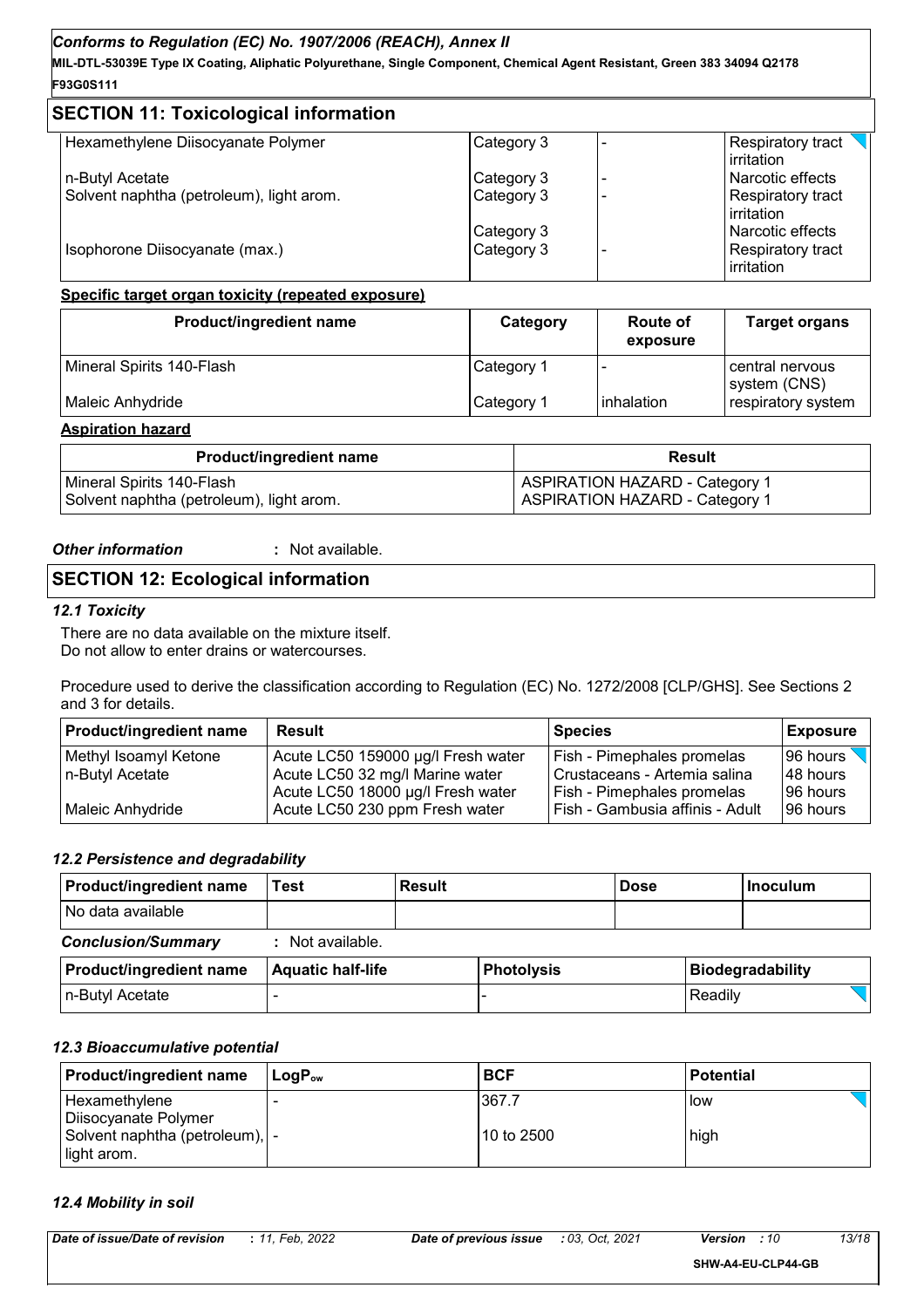**MIL-DTL-53039E Type IX Coating, Aliphatic Polyurethane, Single Component, Chemical Agent Resistant, Green 383 34094 Q2178 F93G0S111**

# **SECTION 12: Ecological information**

| <b>Soil/water partition</b>     |  | : Not available. |
|---------------------------------|--|------------------|
| coefficient ( $K_{\text{oc}}$ ) |  |                  |
| <b>Mobility</b>                 |  | : Not available. |

#### *12.5 Results of PBT and vPvB assessment*

This mixture does not contain any substances that are assessed to be a PBT or a vPvB.

| : Avoid dispersal of spilled material and runoff and contact with soil, waterways, | 12.6 Other adverse effects | : No known significant effects or critical hazards. |
|------------------------------------------------------------------------------------|----------------------------|-----------------------------------------------------|
|                                                                                    |                            | drains and sewers.                                  |

# **SECTION 13: Disposal considerations**

# *13.1 Waste treatment methods*

| <b>Product</b>                    |                                                                                                                                                                                                                                                                                                                                                                                                                                                                                                                                                              |
|-----------------------------------|--------------------------------------------------------------------------------------------------------------------------------------------------------------------------------------------------------------------------------------------------------------------------------------------------------------------------------------------------------------------------------------------------------------------------------------------------------------------------------------------------------------------------------------------------------------|
| <b>Methods of disposal</b>        | : The generation of waste should be avoided or minimized wherever possible.<br>Disposal of this product, solutions and any by-products should at all times comply<br>with the requirements of environmental protection and waste disposal legislation<br>and any regional local authority requirements. Dispose of surplus and non-<br>recyclable products via a licensed waste disposal contractor. Waste should not be<br>disposed of untreated to the sewer unless fully compliant with the requirements of<br>all authorities with jurisdiction.         |
| <b>Hazardous waste</b>            | : Yes.                                                                                                                                                                                                                                                                                                                                                                                                                                                                                                                                                       |
| European waste<br>catalogue (EWC) | : waste isocyanates 08 05 01*                                                                                                                                                                                                                                                                                                                                                                                                                                                                                                                                |
| <b>Disposal considerations</b>    | : Do not allow to enter drains or watercourses. Residues in empty containers should<br>be neutralized with a decontaminant (see section 6).<br>Dispose of according to all federal, state and local applicable regulations.<br>If this product is mixed with other wastes, the original waste product code may no<br>longer apply and the appropriate code should be assigned.<br>For further information, contact your local waste authority.                                                                                                               |
| Packaging                         |                                                                                                                                                                                                                                                                                                                                                                                                                                                                                                                                                              |
| <b>Methods of disposal</b>        | The generation of waste should be avoided or minimized wherever possible. Waste<br>packaging should be recycled. Incineration or landfill should only be considered<br>when recycling is not feasible.                                                                                                                                                                                                                                                                                                                                                       |
| <b>Disposal considerations</b>    | : Using information provided in this safety data sheet, advice should be obtained from<br>the relevant waste authority on the classification of empty containers. Empty<br>containers must be scrapped or reconditioned. Dispose of containers contaminated<br>by the product in accordance with local or national legal provisions.                                                                                                                                                                                                                         |
| European waste<br>catalogue (EWC) | : packaging containing residues of or contaminated by hazardous substances 1501<br>$10*$                                                                                                                                                                                                                                                                                                                                                                                                                                                                     |
| <b>Special precautions</b>        | This material and its container must be disposed of in a safe way. Care should be<br>taken when handling emptied containers that have not been cleaned or rinsed out.<br>Empty containers or liners may retain some product residues. Vapor from product<br>residues may create a highly flammable or explosive atmosphere inside the<br>container. Do not cut, weld or grind used containers unless they have been cleaned<br>thoroughly internally. Avoid dispersal of spilled material and runoff and contact with<br>soil, waterways, drains and sewers. |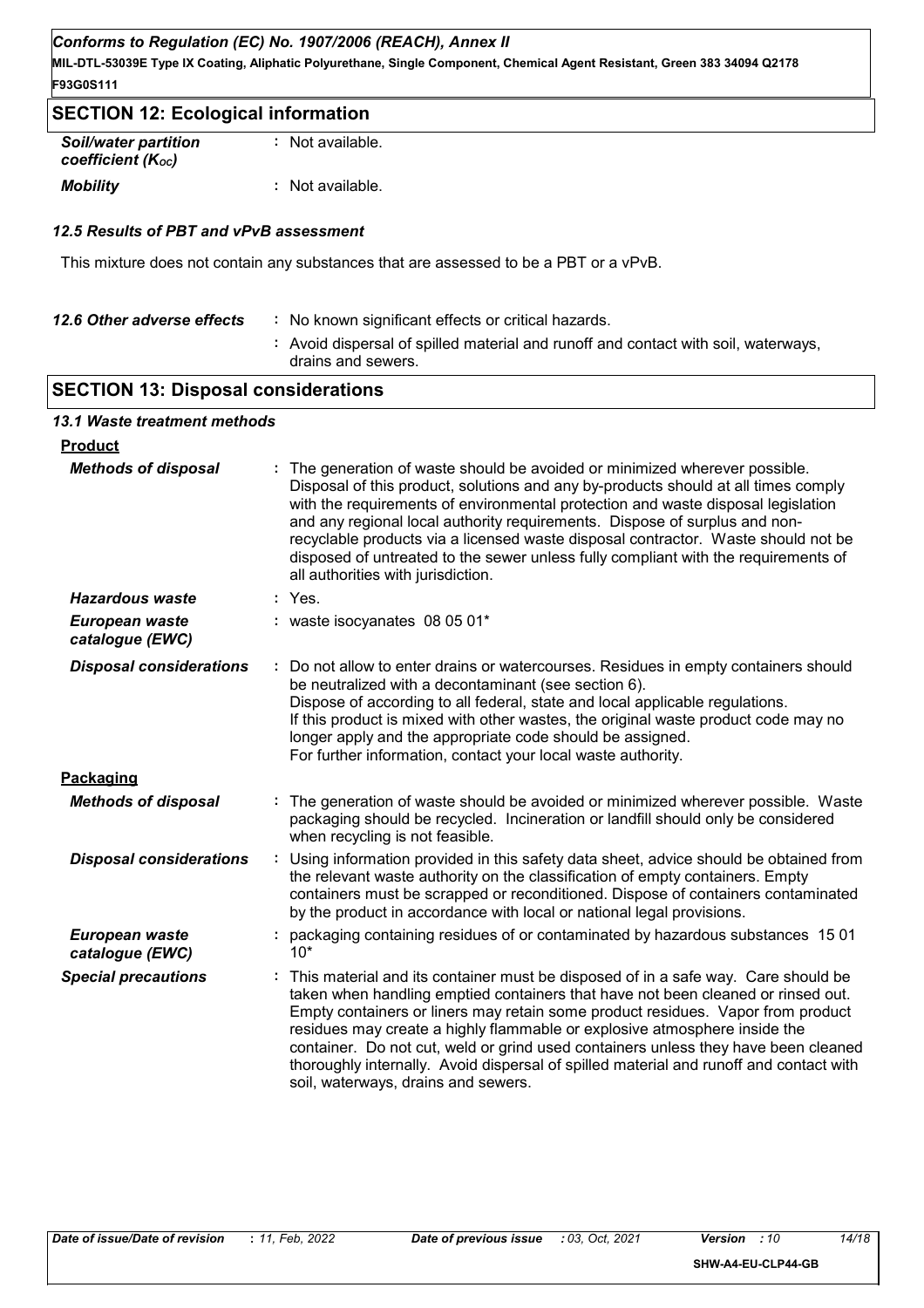**MIL-DTL-53039E Type IX Coating, Aliphatic Polyurethane, Single Component, Chemical Agent Resistant, Green 383 34094 Q2178 F93G0S111**

## **SECTION 14: Transport information**

|                                                        | <b>ADR/RID</b>  | <b>IMDG</b>                              | <b>IATA</b>    |
|--------------------------------------------------------|-----------------|------------------------------------------|----------------|
| 14.1 UN number                                         | <b>UN1263</b>   | <b>UN1263</b>                            | <b>UN1263</b>  |
| 14.2 UN proper<br>shipping name                        | <b>PAINT</b>    | <b>PAINT</b>                             | <b>PAINT</b>   |
| 14.3 Transport<br><b>Hazard Class(es)/</b><br>Label(s) | 3               | $\mathfrak{S}$                           | 3              |
| 14.4 Packing<br>group                                  | $\mathbf{III}$  | $\mathbf{III}$                           | III            |
| 14.5<br><b>Environmental</b><br>hazards                | No.             | No.                                      | No.            |
| <b>Additional</b><br>information                       | Tunnel code D/E | <b>Emergency schedules F-E,</b><br>$S-E$ | $\blacksquare$ |

**14.6 Special precautions for : Transport within user's premises:** always transport in closed containers that are *user* upright and secure. Ensure that persons transporting the product know what to do in the event of an accident or spillage.

| 14.7 Transport in bulk | : Not applicable. |
|------------------------|-------------------|
| according to IMO       |                   |
| <i>instruments</i>     |                   |

*Multi-modal shipping descriptions are provided for informational purposes and do not consider container sizes. The presence of a shipping description for a particular mode of transport (sea, air, etc.), does not indicate that the product is packaged suitably for that mode of transport. All packaging must be reviewed for suitability prior to shipment, and compliance with the applicable regulations is the sole responsibility of the person offering the product for transport. People loading and unloading dangerous goods must be trained on all of the risks deriving from the substances and on all actions in case of emergency situations.*

# **SECTION 15: Regulatory information**

*15.1 Safety, health and environmental regulations/legislation specific for the substance or mixture*

#### **EU Regulation (EC) No. 1907/2006 (REACH)**

#### **Annex XIV - List of substances subject to authorization**

#### **Annex XIV**

None of the components are listed.

**Other EU regulations Annex XVII - Restrictions :** Not applicable. **on the manufacture, placing on the market and use of certain dangerous substances, mixtures and articles**

*VOC content* (2010/75/EU) : 31.2 *W*/w **g/l** 352  $31.2$  W/w

*Seveso Directive*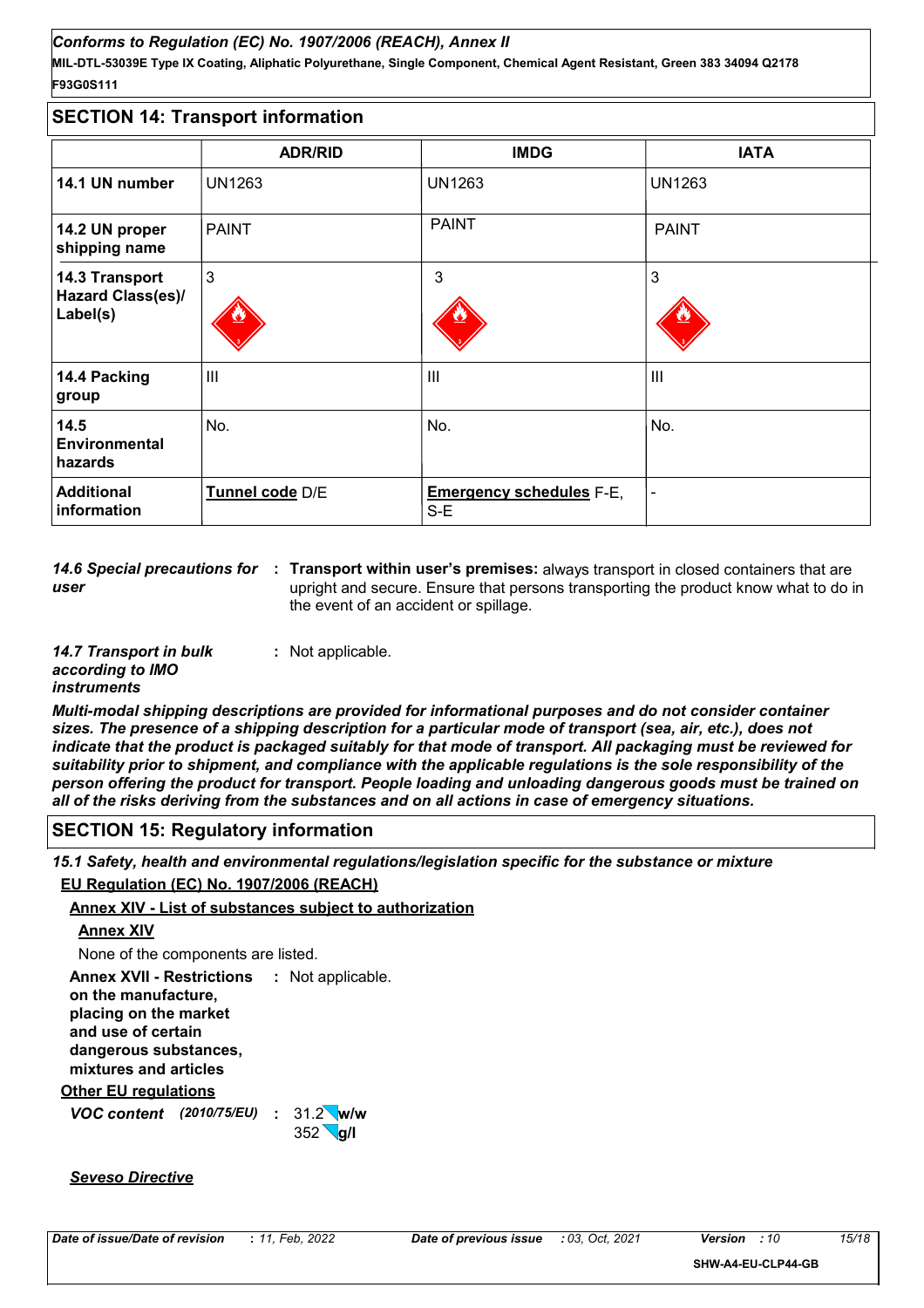**MIL-DTL-53039E Type IX Coating, Aliphatic Polyurethane, Single Component, Chemical Agent Resistant, Green 383 34094 Q2178 F93G0S111**

### **SECTION 15: Regulatory information**

This product may add to the calculation for determining whether a site is within the scope of the Seveso Directive on major accident hazards.

## **National regulations**

| <b>15.2 Chemical Safety</b> | : No Chemical Safety Assessment has been carried out. |
|-----------------------------|-------------------------------------------------------|
| Assessment                  |                                                       |

## **SECTION 16: Other information**

 $\nabla$  Indicates information that has changed from previously issued version.

| <b>Abbreviations and</b>  | $:$ ATE = Acute Toxicity Estimate                                                           |
|---------------------------|---------------------------------------------------------------------------------------------|
| acronyms                  | CLP = Classification, Labelling and Packaging Regulation [Regulation (EC) No.<br>1272/2008] |
|                           | <b>DMEL = Derived Minimal Effect Level</b>                                                  |
|                           | DNEL = Derived No Effect Level                                                              |
|                           | EUH statement = CLP-specific Hazard statement                                               |
|                           | PBT = Persistent, Bioaccumulative and Toxic                                                 |
|                           | PNEC = Predicted No Effect Concentration                                                    |
|                           | <b>RRN = REACH Registration Number</b>                                                      |
|                           | vPvB = Very Persistent and Very Bioaccumulative                                             |
|                           | $N/A = Not available$                                                                       |
| Key literature references | : Regulation (EC) No. 1272/2008 [CLP]                                                       |
| and sources for data      | ADR = The European Agreement concerning the International Carriage of                       |
|                           | Dangerous Goods by Road                                                                     |
|                           | IATA = International Air Transport Association                                              |
|                           | <b>IMDG = International Maritime Dangerous Goods</b>                                        |
|                           | Conforms to Regulation (EC) No. 1907/2006 (REACH), Annex II, as amended by                  |
|                           | Commission Regulation (EU) 2015/830                                                         |
|                           | Directive 2012/18/EU, and relative amendments & additions                                   |
|                           | Directive 2008/98/EC, and relative amendments & additions                                   |
|                           | Directive 2009/161/EU, and relative amendments & additions                                  |
|                           | <b>CEPE Guidelines</b>                                                                      |

#### **Procedure used to derive the classification according to Regulation (EC) No. 1272/2008 [CLP/GHS]**

|                                   | <b>Classification</b> | <b>Justification</b>                                                          |
|-----------------------------------|-----------------------|-------------------------------------------------------------------------------|
| Flam. Liq. 3, H226                |                       | On basis of test data                                                         |
| Skin Sens. 1, H317                |                       | Calculation method                                                            |
| STOT RE 2, H373                   |                       | Calculation method                                                            |
| Aquatic Chronic 3, H412           |                       | Calculation method                                                            |
| <b>Full text of abbreviated H</b> | : H226                | Flammable liquid and vapor.                                                   |
| statements                        | H302                  | Harmful if swallowed.                                                         |
|                                   | H304                  | May be fatal if swallowed and enters airways.                                 |
|                                   | H311                  | Toxic in contact with skin.                                                   |
|                                   | H314                  | Causes severe skin burns and eye damage.                                      |
|                                   | H315                  | Causes skin irritation.                                                       |
|                                   | H317                  | May cause an allergic skin reaction.                                          |
|                                   | H318                  | Causes serious eye damage.                                                    |
|                                   | H319                  | Causes serious eye irritation.                                                |
|                                   | H330                  | Fatal if inhaled.                                                             |
|                                   | H332                  | Harmful if inhaled.                                                           |
|                                   | H334                  | May cause allergy or asthma symptoms or breathing difficulties if<br>inhaled. |
|                                   | H335                  | May cause respiratory irritation.                                             |
|                                   | H336                  | May cause drowsiness or dizziness.                                            |
|                                   | H361f                 | Suspected of damaging fertility.                                              |
|                                   | H372                  | Causes damage to organs through prolonged or repeated                         |
| Date of issue/Date of revision    | : 11, Feb. 2022       | 16/18<br>: 03. Oct. 2021<br>: 10<br>Date of previous issue<br><b>Version</b>  |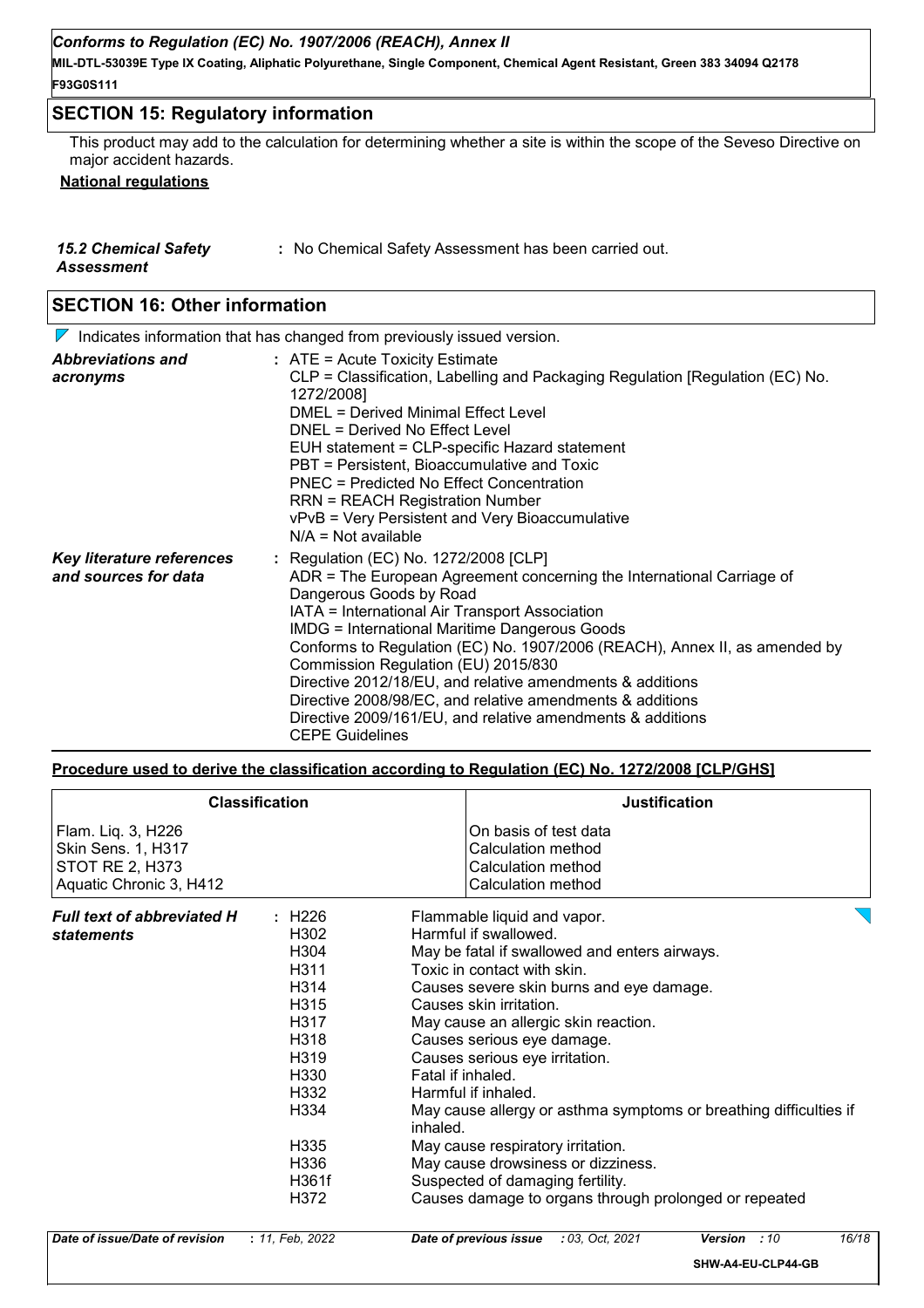**MIL-DTL-53039E Type IX Coating, Aliphatic Polyurethane, Single Component, Chemical Agent Resistant, Green 383 34094 Q2178 F93G0S111**

## **SECTION 16: Other information**

|                                                  | H373<br>H400<br>H410<br>H411<br>H412<br><b>EUH066</b><br><b>EUH071</b>                                                                                                                                                                                                                                                                     | exposure.<br>May cause damage to organs through prolonged or repeated<br>exposure.<br>Very toxic to aquatic life.<br>Very toxic to aquatic life with long lasting effects.<br>Toxic to aquatic life with long lasting effects.<br>Harmful to aquatic life with long lasting effects.<br>Repeated exposure may cause skin dryness or cracking.<br>Corrosive to the respiratory tract.                                                                                                                                                                                                                                                                                                                                                                                                                                                                                                                                                |
|--------------------------------------------------|--------------------------------------------------------------------------------------------------------------------------------------------------------------------------------------------------------------------------------------------------------------------------------------------------------------------------------------------|-------------------------------------------------------------------------------------------------------------------------------------------------------------------------------------------------------------------------------------------------------------------------------------------------------------------------------------------------------------------------------------------------------------------------------------------------------------------------------------------------------------------------------------------------------------------------------------------------------------------------------------------------------------------------------------------------------------------------------------------------------------------------------------------------------------------------------------------------------------------------------------------------------------------------------------|
| <b>Full text of classifications</b><br>[CLP/GHS] | : Acute Tox. 2<br>Acute Tox. 3<br>Acute Tox. 4<br>Aquatic Acute 1<br><b>Aquatic Chronic 1</b><br>Aquatic Chronic 2<br>Aquatic Chronic 3<br>Asp. Tox. 1<br>Eye Dam. 1<br>Eye Irrit. 2<br>Flam. Liq. 3<br>Repr. 2<br>Resp. Sens. 1<br>Skin Corr. 1B<br>Skin Irrit. 2<br>Skin Sens. 1<br>Skin Sens. 1A<br>STOT RE 1<br>STOT RE 2<br>STOT SE 3 | <b>ACUTE TOXICITY - Category 2</b><br><b>ACUTE TOXICITY - Category 3</b><br><b>ACUTE TOXICITY - Category 4</b><br>AQUATIC HAZARD (ACUTE) - Category 1<br>AQUATIC HAZARD (LONG-TERM) - Category 1<br>AQUATIC HAZARD (LONG-TERM) - Category 2<br>AQUATIC HAZARD (LONG-TERM) - Category 3<br><b>ASPIRATION HAZARD - Category 1</b><br>SERIOUS EYE DAMAGE/ EYE IRRITATION - Category 1<br>SERIOUS EYE DAMAGE/ EYE IRRITATION - Category 2<br>FLAMMABLE LIQUIDS - Category 3<br>TOXIC TO REPRODUCTION - Category 2<br>RESPIRATORY SENSITIZATION - Category 1<br>SKIN CORROSION/IRRITATION - Category 1B<br>SKIN CORROSION/IRRITATION - Category 2<br>SKIN SENSITIZATION - Category 1<br>SKIN SENSITIZATION - Category 1A<br>SPECIFIC TARGET ORGAN TOXICITY (REPEATED<br>EXPOSURE) - Category 1<br>SPECIFIC TARGET ORGAN TOXICITY (REPEATED<br>EXPOSURE) - Category 2<br>SPECIFIC TARGET ORGAN TOXICITY (SINGLE<br>EXPOSURE) - Category 3 |
| Date of printing                                 | : 11, Feb, 2022.                                                                                                                                                                                                                                                                                                                           |                                                                                                                                                                                                                                                                                                                                                                                                                                                                                                                                                                                                                                                                                                                                                                                                                                                                                                                                     |
| Date of issue/Date of<br>revision                | : 11, Feb, 2022                                                                                                                                                                                                                                                                                                                            |                                                                                                                                                                                                                                                                                                                                                                                                                                                                                                                                                                                                                                                                                                                                                                                                                                                                                                                                     |
| Date of previous issue                           | : 03, Oct, 2021                                                                                                                                                                                                                                                                                                                            |                                                                                                                                                                                                                                                                                                                                                                                                                                                                                                                                                                                                                                                                                                                                                                                                                                                                                                                                     |
|                                                  | information.                                                                                                                                                                                                                                                                                                                               | : If there is no previous validation date please contact your supplier for more                                                                                                                                                                                                                                                                                                                                                                                                                                                                                                                                                                                                                                                                                                                                                                                                                                                     |
| <b>Version</b>                                   | : 10                                                                                                                                                                                                                                                                                                                                       |                                                                                                                                                                                                                                                                                                                                                                                                                                                                                                                                                                                                                                                                                                                                                                                                                                                                                                                                     |

#### **Notice to reader**

*It is recommended that each customer or recipient of this Safety Data Sheet (SDS) study it carefully and consult resources, as necessary or appropriate, to become aware of and understand the data contained in this SDS and any hazards associated with the product. This information is provided in good faith and believed to be accurate as of the effective date herein. However, no warranty, express or implied, is given. The information presented here applies only to the product as shipped. The addition of any material can change the composition, hazards and risks of the product. Products shall not be repackaged, modified, or tinted except*  as specifically instructed by the manufacturer, including but not limited to the incorporation of products not *specified by the manufacturer, or the use or addition of products in proportions not specified by the manufacturer. Regulatory requirements are subject to change and may differ between various locations and jurisdictions. The customer/buyer/user is responsible to ensure that his activities comply with all country, federal, state, provincial or local laws. The conditions for use of the product are not under the control of the manufacturer; the customer/buyer/user is responsible to determine the conditions necessary for the safe use of this product. The customer/buyer/user should not use the product for any purpose other than the purpose shown in the applicable section of this SDS without first referring to the supplier and obtaining written handling instructions. Due to the proliferation of sources for information such as manufacturer-specific SDS, the manufacturer cannot be responsible for SDSs obtained from any other source.*